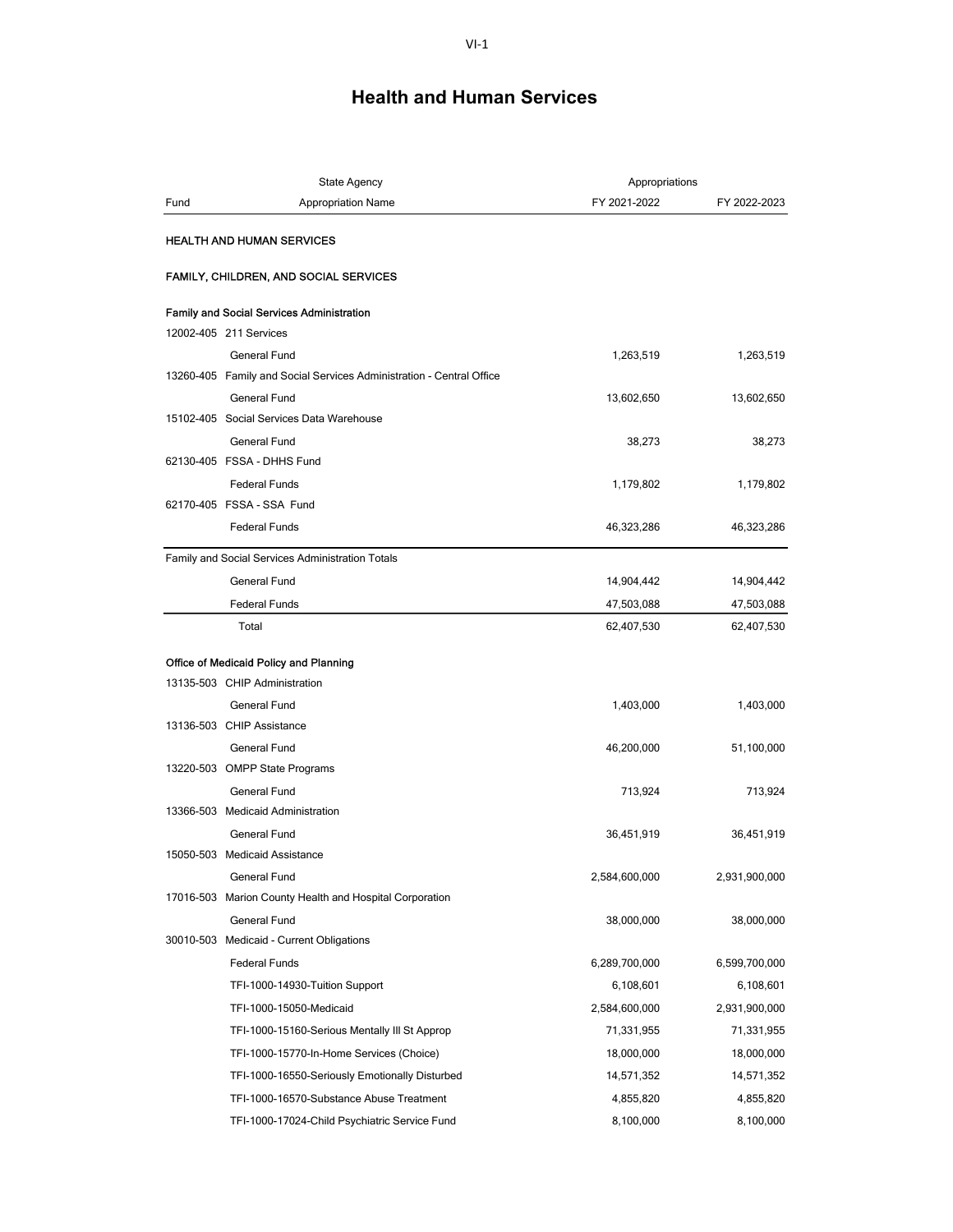|      | <b>State Agency</b>                                                           | Appropriations |                |
|------|-------------------------------------------------------------------------------|----------------|----------------|
| Fund | <b>Appropriation Name</b>                                                     | FY 2021-2022   | FY 2022-2023   |
|      | TFI-3530-55110-Public Welfare - Medicaid Assistance Fund                      | 437,500,000    | 479,600,000    |
|      | TFI-3530-55111-Public Welfare - Medicaid Assistance Fund                      | 512,500,000    | 543,500,000    |
|      | TFI-6330-30448-Tobacco Master Settlement Agreement Fund                       | 7,200,000      | 7,200,000      |
|      | Total                                                                         | 9,954,467,728  | 10,684,867,728 |
|      | 30020-503 Healthy Indiana Plan                                                |                |                |
|      | <b>Federal Funds</b>                                                          | 4,797,538,324  | 5,011,938,324  |
|      | TFI-3530-57600-Public Welfare - Medicaid Assistance Fund                      | 409,679,899    | 444,679,899    |
|      | TFI-5310-53520-Healthy Indiana Plan                                           | 120,816,342    | 116,916,342    |
|      | Total                                                                         | 5,328,034,565  | 5,573,534,565  |
|      | 30414-503 Indiana Prescription Drug Program                                   |                |                |
|      | <b>Dedicated Funds</b>                                                        | 443,315        | 443,315        |
|      | 53520-503 Healthy Indiana Plan Trust Fund                                     |                |                |
|      | <b>Dedicated Funds</b>                                                        | 103,034,565    | 99,134,565     |
|      | 55110-503 Medicaid Revenue                                                    |                |                |
|      | <b>Dedicated Funds</b>                                                        | 592,066,488    | 592,066,488    |
|      | 55111-503 Hospital Assessment Fee (HAF)                                       |                |                |
|      | <b>Dedicated Funds</b>                                                        | 776,200,000    | 776,200,000    |
|      | 57600-503 Incremental Hospital Assessment Fee Fund                            |                |                |
|      | <b>Dedicated Funds</b>                                                        | 363,000,000    | 363,000,000    |
|      | 58079-503 Health Related IT Administration - American Relief and Recovery Act |                |                |
|      | <b>Federal Funds</b>                                                          | 16,386,553     | 16,386,553     |
|      | 62130-503 FSSA OMPP - DHHS Fund                                               |                |                |
|      | <b>Federal Funds</b>                                                          | 507,227,471    | 506,470,757    |
|      | TFI-1000-11210-DD Client Services State Approp                                | 4,945,448      | 4,945,448      |
|      | TFI-1000-15104-Quality Improvement Services                                   | 1,063,857      | 1,063,857      |
|      | TFI-1000-11720-Div of Fam & Childrn Local Off                                 | 25,580,121     | 26,336,835     |
|      | TFI-1000-12700-Central Office Administration                                  | 18,200         | 18,200         |
|      | TFI-1000-13100-PREVENTION SVS-CHILDREN ST APPR                                | 3,000,000      | 3,000,000      |
|      | TFI-1000-13120-DFC State Administration                                       | 621,532        | 621,532        |
|      | TFI-1000-14650-DDRS Administration                                            | 61.755         | 61,755         |
|      | TFI-1000-15103-EBT                                                            | 112            | 112            |
|      | TFI-1000-15160-Serious Mentally III St Approp                                 | 2,806,710      | 2,806,710      |
|      | TFI-1000-15240-MH Admin State Appropriation                                   | 356,354        | 356,354        |
|      | TFI-1000-15770-In-Home Services (Choice)                                      | 3,791,506      | 3,791,506      |
|      | TFI-1000-13366-Medicaid Administration                                        | 36,451,919     | 36,451,919     |
|      | TFI-3560-54110-Welfare - Work Incentive Fund                                  | 4,119,080      | 4,119,080      |
|      | TFI-6330-30480-Chip Administration                                            | 1,403,000      | 1,403,000      |
|      | TFI-6330-30481 Chip Assistance                                                | 56,970,000     | 56,970,000     |
|      | TFI-6330-30477-Adult Protective Services                                      | 969,934        | 969,934        |
|      | Total                                                                         | 649,386,999    | 649,386,999    |

Office of Medicaid Policy and Planning Totals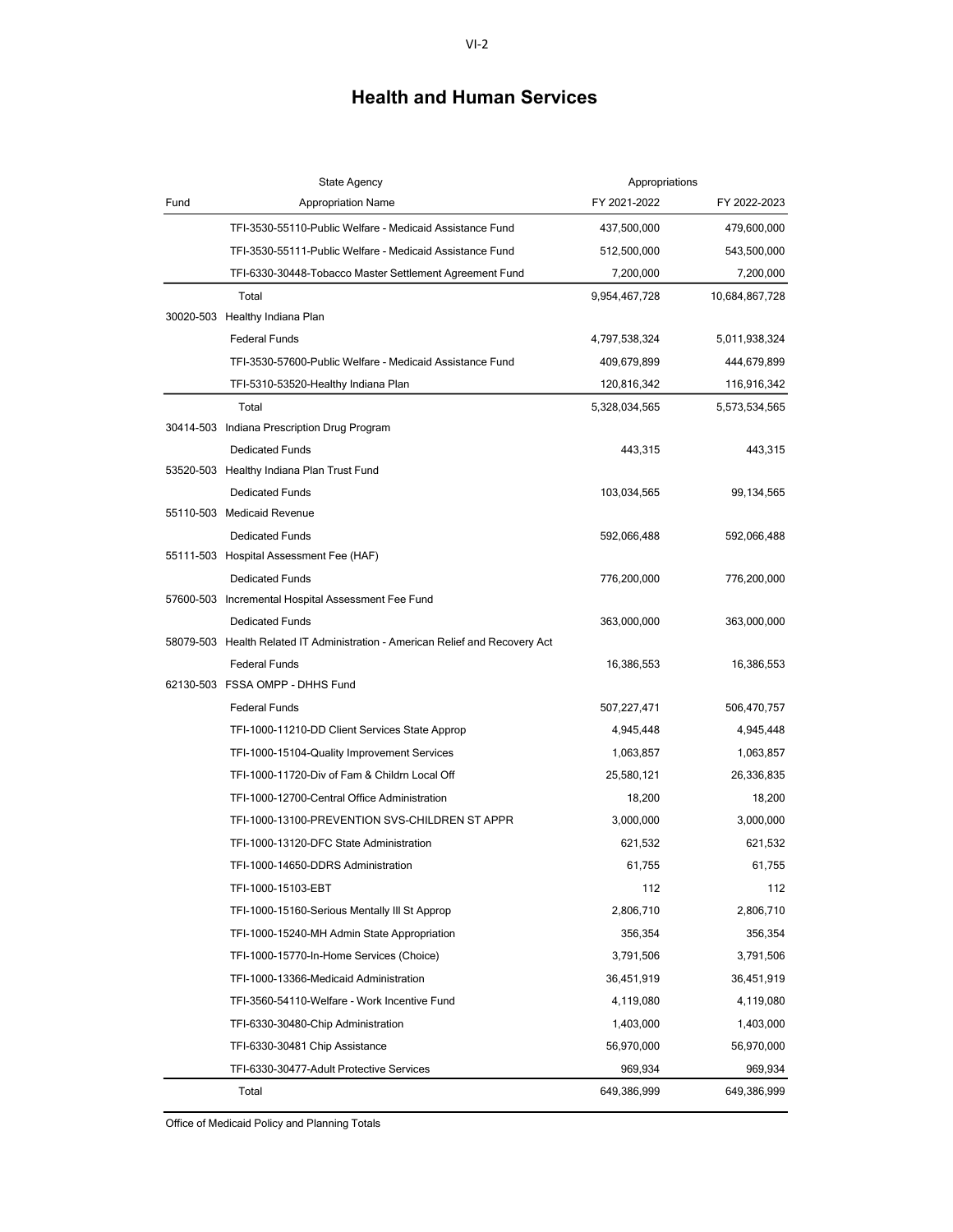| Fund<br>FY 2021-2022<br><b>Appropriation Name</b><br>FY 2022-2023<br><b>General Fund</b><br>2,707,368,843<br>3,059,568,843<br><b>Dedicated Funds</b><br>1,834,744,368<br>1,830,844,368<br><b>Federal Funds</b><br>11,610,852,348<br>12, 134, 495, 634<br>Total<br>17,024,908,845<br>16, 152, 965, 559<br><b>Mental Health and Addictions</b><br><b>Division of Mental Health</b><br>15143-410 Child Assessment Needs Survey<br>General Fund<br>218,525<br>218,525<br>15160-410 Seriously Mentally III<br>General Fund<br>88,279,650<br>88,279,650<br>Ded-3280-38810-Mental Health Centers Fund<br>2,454,890<br>2,454,890<br>Total<br>90,734,540<br>90,734,540<br>15240-410 Mental Health Administration<br><b>General Fund</b><br>2,480,903<br>2,480,903<br>16540-410 Quality Assurance/Research<br><b>General Fund</b><br>304,711<br>304,711<br>16550-410 Seriously Emotionally Disturbed<br>General Fund<br>14,571,352<br>14,571,352<br>17024-410 Child Psychiatric Services Fund<br>General Fund<br>13,458,508<br>13,458,508<br>30448-410 Community Mental Health Centers<br><b>Dedicated Funds</b><br>7,200,000<br>7,200,000<br>47140-410 Mental Health Funds Recovery - Outreach Administration<br><b>Dedicated Funds</b><br>500,000<br>500,000<br>53010-410 Methadone Diversion Control and Oversight (MDCO) Program<br><b>Dedicated Funds</b><br>363,995<br>363,995<br>62130-410 FSSA DMHA - DHHS Fund<br><b>Federal Funds</b><br>55,608,187<br>55,608,187 | <b>State Agency</b> | Appropriations |  |
|-------------------------------------------------------------------------------------------------------------------------------------------------------------------------------------------------------------------------------------------------------------------------------------------------------------------------------------------------------------------------------------------------------------------------------------------------------------------------------------------------------------------------------------------------------------------------------------------------------------------------------------------------------------------------------------------------------------------------------------------------------------------------------------------------------------------------------------------------------------------------------------------------------------------------------------------------------------------------------------------------------------------------------------------------------------------------------------------------------------------------------------------------------------------------------------------------------------------------------------------------------------------------------------------------------------------------------------------------------------------------------------------------------------------------------------------------------------------|---------------------|----------------|--|
|                                                                                                                                                                                                                                                                                                                                                                                                                                                                                                                                                                                                                                                                                                                                                                                                                                                                                                                                                                                                                                                                                                                                                                                                                                                                                                                                                                                                                                                                   |                     |                |  |
|                                                                                                                                                                                                                                                                                                                                                                                                                                                                                                                                                                                                                                                                                                                                                                                                                                                                                                                                                                                                                                                                                                                                                                                                                                                                                                                                                                                                                                                                   |                     |                |  |
|                                                                                                                                                                                                                                                                                                                                                                                                                                                                                                                                                                                                                                                                                                                                                                                                                                                                                                                                                                                                                                                                                                                                                                                                                                                                                                                                                                                                                                                                   |                     |                |  |
|                                                                                                                                                                                                                                                                                                                                                                                                                                                                                                                                                                                                                                                                                                                                                                                                                                                                                                                                                                                                                                                                                                                                                                                                                                                                                                                                                                                                                                                                   |                     |                |  |
|                                                                                                                                                                                                                                                                                                                                                                                                                                                                                                                                                                                                                                                                                                                                                                                                                                                                                                                                                                                                                                                                                                                                                                                                                                                                                                                                                                                                                                                                   |                     |                |  |
|                                                                                                                                                                                                                                                                                                                                                                                                                                                                                                                                                                                                                                                                                                                                                                                                                                                                                                                                                                                                                                                                                                                                                                                                                                                                                                                                                                                                                                                                   |                     |                |  |
|                                                                                                                                                                                                                                                                                                                                                                                                                                                                                                                                                                                                                                                                                                                                                                                                                                                                                                                                                                                                                                                                                                                                                                                                                                                                                                                                                                                                                                                                   |                     |                |  |
|                                                                                                                                                                                                                                                                                                                                                                                                                                                                                                                                                                                                                                                                                                                                                                                                                                                                                                                                                                                                                                                                                                                                                                                                                                                                                                                                                                                                                                                                   |                     |                |  |
|                                                                                                                                                                                                                                                                                                                                                                                                                                                                                                                                                                                                                                                                                                                                                                                                                                                                                                                                                                                                                                                                                                                                                                                                                                                                                                                                                                                                                                                                   |                     |                |  |
|                                                                                                                                                                                                                                                                                                                                                                                                                                                                                                                                                                                                                                                                                                                                                                                                                                                                                                                                                                                                                                                                                                                                                                                                                                                                                                                                                                                                                                                                   |                     |                |  |
|                                                                                                                                                                                                                                                                                                                                                                                                                                                                                                                                                                                                                                                                                                                                                                                                                                                                                                                                                                                                                                                                                                                                                                                                                                                                                                                                                                                                                                                                   |                     |                |  |
|                                                                                                                                                                                                                                                                                                                                                                                                                                                                                                                                                                                                                                                                                                                                                                                                                                                                                                                                                                                                                                                                                                                                                                                                                                                                                                                                                                                                                                                                   |                     |                |  |
|                                                                                                                                                                                                                                                                                                                                                                                                                                                                                                                                                                                                                                                                                                                                                                                                                                                                                                                                                                                                                                                                                                                                                                                                                                                                                                                                                                                                                                                                   |                     |                |  |
|                                                                                                                                                                                                                                                                                                                                                                                                                                                                                                                                                                                                                                                                                                                                                                                                                                                                                                                                                                                                                                                                                                                                                                                                                                                                                                                                                                                                                                                                   |                     |                |  |
|                                                                                                                                                                                                                                                                                                                                                                                                                                                                                                                                                                                                                                                                                                                                                                                                                                                                                                                                                                                                                                                                                                                                                                                                                                                                                                                                                                                                                                                                   |                     |                |  |
|                                                                                                                                                                                                                                                                                                                                                                                                                                                                                                                                                                                                                                                                                                                                                                                                                                                                                                                                                                                                                                                                                                                                                                                                                                                                                                                                                                                                                                                                   |                     |                |  |
|                                                                                                                                                                                                                                                                                                                                                                                                                                                                                                                                                                                                                                                                                                                                                                                                                                                                                                                                                                                                                                                                                                                                                                                                                                                                                                                                                                                                                                                                   |                     |                |  |
|                                                                                                                                                                                                                                                                                                                                                                                                                                                                                                                                                                                                                                                                                                                                                                                                                                                                                                                                                                                                                                                                                                                                                                                                                                                                                                                                                                                                                                                                   |                     |                |  |
|                                                                                                                                                                                                                                                                                                                                                                                                                                                                                                                                                                                                                                                                                                                                                                                                                                                                                                                                                                                                                                                                                                                                                                                                                                                                                                                                                                                                                                                                   |                     |                |  |
|                                                                                                                                                                                                                                                                                                                                                                                                                                                                                                                                                                                                                                                                                                                                                                                                                                                                                                                                                                                                                                                                                                                                                                                                                                                                                                                                                                                                                                                                   |                     |                |  |
|                                                                                                                                                                                                                                                                                                                                                                                                                                                                                                                                                                                                                                                                                                                                                                                                                                                                                                                                                                                                                                                                                                                                                                                                                                                                                                                                                                                                                                                                   |                     |                |  |
|                                                                                                                                                                                                                                                                                                                                                                                                                                                                                                                                                                                                                                                                                                                                                                                                                                                                                                                                                                                                                                                                                                                                                                                                                                                                                                                                                                                                                                                                   |                     |                |  |
|                                                                                                                                                                                                                                                                                                                                                                                                                                                                                                                                                                                                                                                                                                                                                                                                                                                                                                                                                                                                                                                                                                                                                                                                                                                                                                                                                                                                                                                                   |                     |                |  |
|                                                                                                                                                                                                                                                                                                                                                                                                                                                                                                                                                                                                                                                                                                                                                                                                                                                                                                                                                                                                                                                                                                                                                                                                                                                                                                                                                                                                                                                                   |                     |                |  |
|                                                                                                                                                                                                                                                                                                                                                                                                                                                                                                                                                                                                                                                                                                                                                                                                                                                                                                                                                                                                                                                                                                                                                                                                                                                                                                                                                                                                                                                                   |                     |                |  |
|                                                                                                                                                                                                                                                                                                                                                                                                                                                                                                                                                                                                                                                                                                                                                                                                                                                                                                                                                                                                                                                                                                                                                                                                                                                                                                                                                                                                                                                                   |                     |                |  |
|                                                                                                                                                                                                                                                                                                                                                                                                                                                                                                                                                                                                                                                                                                                                                                                                                                                                                                                                                                                                                                                                                                                                                                                                                                                                                                                                                                                                                                                                   |                     |                |  |
|                                                                                                                                                                                                                                                                                                                                                                                                                                                                                                                                                                                                                                                                                                                                                                                                                                                                                                                                                                                                                                                                                                                                                                                                                                                                                                                                                                                                                                                                   |                     |                |  |
|                                                                                                                                                                                                                                                                                                                                                                                                                                                                                                                                                                                                                                                                                                                                                                                                                                                                                                                                                                                                                                                                                                                                                                                                                                                                                                                                                                                                                                                                   |                     |                |  |
| 76310-410 Mental Health and Addiction Forensic Treatment Services                                                                                                                                                                                                                                                                                                                                                                                                                                                                                                                                                                                                                                                                                                                                                                                                                                                                                                                                                                                                                                                                                                                                                                                                                                                                                                                                                                                                 |                     |                |  |
| 25,000,000<br>25,000,000<br>Gen-1000-15155-Mental Health and Addiction Forensic Tre                                                                                                                                                                                                                                                                                                                                                                                                                                                                                                                                                                                                                                                                                                                                                                                                                                                                                                                                                                                                                                                                                                                                                                                                                                                                                                                                                                               |                     |                |  |
| 62101-410 FSSA DMHA - DOJ Fund                                                                                                                                                                                                                                                                                                                                                                                                                                                                                                                                                                                                                                                                                                                                                                                                                                                                                                                                                                                                                                                                                                                                                                                                                                                                                                                                                                                                                                    |                     |                |  |
| <b>Federal Funds</b><br>922,143<br>922,143                                                                                                                                                                                                                                                                                                                                                                                                                                                                                                                                                                                                                                                                                                                                                                                                                                                                                                                                                                                                                                                                                                                                                                                                                                                                                                                                                                                                                        |                     |                |  |
| 84180-410 Mental Health Grants                                                                                                                                                                                                                                                                                                                                                                                                                                                                                                                                                                                                                                                                                                                                                                                                                                                                                                                                                                                                                                                                                                                                                                                                                                                                                                                                                                                                                                    |                     |                |  |
| <b>Federal Funds</b><br>50,000,000<br>50,000,000                                                                                                                                                                                                                                                                                                                                                                                                                                                                                                                                                                                                                                                                                                                                                                                                                                                                                                                                                                                                                                                                                                                                                                                                                                                                                                                                                                                                                  |                     |                |  |
| Division of Mental Health Totals                                                                                                                                                                                                                                                                                                                                                                                                                                                                                                                                                                                                                                                                                                                                                                                                                                                                                                                                                                                                                                                                                                                                                                                                                                                                                                                                                                                                                                  |                     |                |  |
| General Fund<br>144,313,649<br>144,313,649                                                                                                                                                                                                                                                                                                                                                                                                                                                                                                                                                                                                                                                                                                                                                                                                                                                                                                                                                                                                                                                                                                                                                                                                                                                                                                                                                                                                                        |                     |                |  |
| <b>Dedicated Funds</b><br>10,518,885<br>10,518,885                                                                                                                                                                                                                                                                                                                                                                                                                                                                                                                                                                                                                                                                                                                                                                                                                                                                                                                                                                                                                                                                                                                                                                                                                                                                                                                                                                                                                |                     |                |  |
| <b>Federal Funds</b><br>106,530,330<br>106,530,330                                                                                                                                                                                                                                                                                                                                                                                                                                                                                                                                                                                                                                                                                                                                                                                                                                                                                                                                                                                                                                                                                                                                                                                                                                                                                                                                                                                                                |                     |                |  |
| Total<br>261,362,864<br>261,362,864                                                                                                                                                                                                                                                                                                                                                                                                                                                                                                                                                                                                                                                                                                                                                                                                                                                                                                                                                                                                                                                                                                                                                                                                                                                                                                                                                                                                                               |                     |                |  |

**Addiction Services**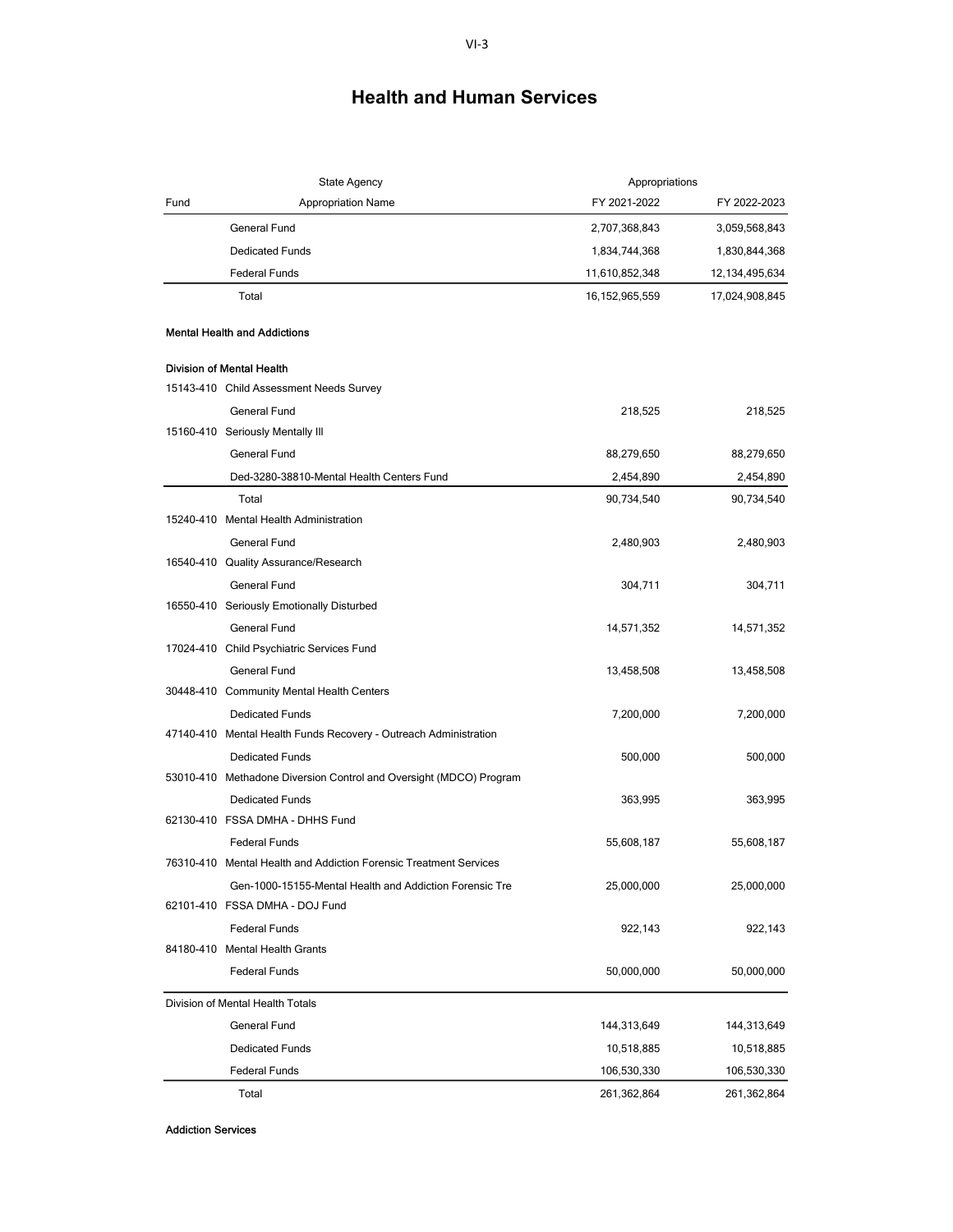|                         | <b>State Agency</b>                                    | Appropriations |              |
|-------------------------|--------------------------------------------------------|----------------|--------------|
| Fund                    | <b>Appropriation Name</b>                              | FY 2021-2022   | FY 2022-2023 |
|                         | 16570-410 Substance Abuse Treatment                    |                |              |
|                         | <b>General Fund</b>                                    | 4,100,000      | 4,100,000    |
|                         | Ded-3230-38660-Substance Abuse Treatment               | 1,257,131      | 1,257,131    |
|                         | Total                                                  | 5,357,131      | 5,357,131    |
|                         | 38620-410 Prevention                                   |                |              |
|                         | <b>Dedicated Funds</b>                                 | 2,572,675      | 2,572,675    |
|                         | 38630-410 Gamblers' Assistance                         |                |              |
|                         | <b>Dedicated Funds</b>                                 | 3,047,034      | 3,047,034    |
|                         | 62140-410 FSSA DMHA - DHS Fund                         |                |              |
|                         | <b>Federal Funds</b>                                   | 4,847,410      | 4,847,410    |
|                         | 30472-410 DMHA Youth Tobacco Reduction Support Program |                |              |
|                         | <b>Dedicated Funds</b>                                 | 250,000        | 250,000      |
|                         | <b>Addiction Services Totals</b>                       |                |              |
|                         | <b>General Fund</b>                                    | 4,100,000      | 4,100,000    |
|                         | <b>Dedicated Funds</b>                                 | 7,126,840      | 7,126,840    |
|                         | <b>Federal Funds</b>                                   | 4,847,410      | 4,847,410    |
|                         | Total                                                  | 16,074,250     | 16,074,250   |
| <b>State Facilities</b> |                                                        |                |              |
|                         | <b>Evansville Psychiatric Children's Center</b>        |                |              |
|                         | 12860-415 Evansville Psychiatric Children's Center     |                |              |
|                         | General Fund                                           | 1,539,869      | 1,539,869    |
|                         | Ded-3890-41645-Mental Health Fund                      | 2,209,422      | 2,209,422    |
|                         | Total                                                  | 3,749,291      | 3,749,291    |
|                         | Evansville Psychiatric Children's Center Totals        |                |              |
|                         | <b>General Fund</b>                                    | 1,539,869      | 1,539,869    |
|                         | <b>Dedicated Funds</b>                                 | 2,209,422      | 2,209,422    |
|                         | Total                                                  | 3,749,291      | 3,749,291    |
|                         | <b>Evansville State Hospital</b>                       |                |              |
|                         | 12910-425 Evansville State Hospital                    |                |              |
|                         | General Fund                                           | 22,896,280     | 22,896,280   |
|                         | Ded-3890-41645-Mental Health Fund                      | 4,340,134      | 4,340,134    |
|                         | Total                                                  | 27,236,414     | 27,236,414   |
|                         |                                                        |                |              |
|                         | Larue Carter Memorial Hospital                         |                |              |
|                         | 12990-450 Larue Carter Memorial Hospital               |                |              |
|                         | General Fund                                           | 414,749        | 414,749      |
|                         | Larue Carter Memorial Hospital Totals                  |                |              |
|                         | General Fund                                           | 414,749        | 414,749      |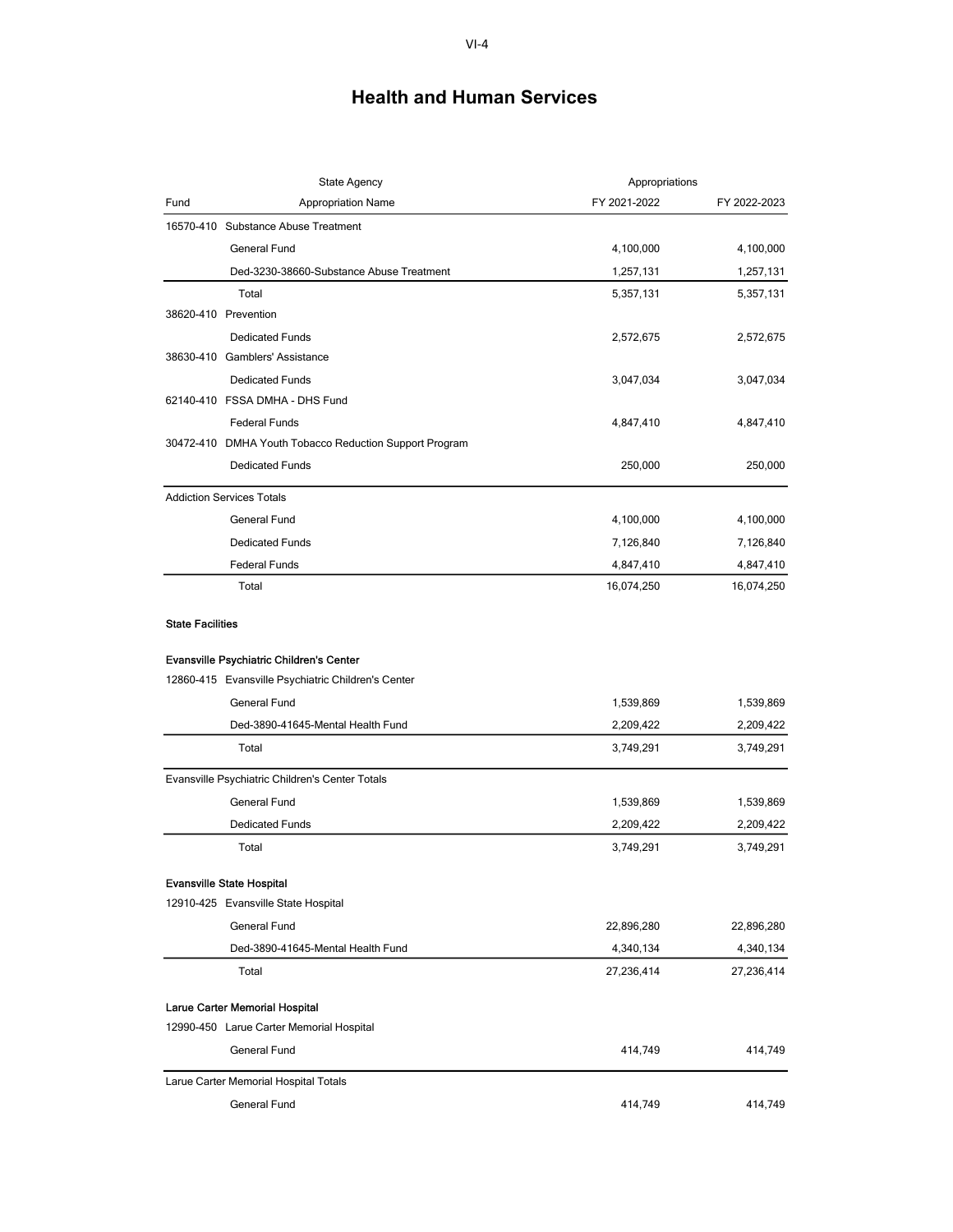| Fund<br><b>Appropriation Name</b><br>FY 2021-2022<br>FY 2022-2023<br>Logansport State Hospital<br>12940-435 Logansport State Hospital<br>General Fund<br>31,201,089<br>31,201,089<br>Ded-3890-41645-Mental Health Fund<br>1,410,464<br>1,410,464<br>Total<br>32,611,553<br>32,611,553<br><b>Madison State Hospital</b><br>12920-430 Madison State Hospital<br><b>General Fund</b><br>25, 147, 845<br>25,147,845<br>Ded-3890-41645-Mental Health Fund<br>2,796,667<br>2,796,667<br>Total<br>27,944,512<br>27,944,512<br><b>Richmond State Hospital</b><br>12960-440 Richmond State Hospital<br><b>General Fund</b><br>32,969,553<br>32,969,553<br>Ded-3890-41645-Mental Health Fund<br>2,062,201<br>2,062,201<br>Total<br>35,031,754<br>35,031,754<br><b>State Facilities, Other</b><br>16580-410 Patient Payroll<br><b>General Fund</b><br>148,533<br>148,533<br>Neuro Diagnostic Institute<br>17005-451 Neuro Diagnostic Institute<br><b>General Fund</b><br>30,618,869<br>30,001,556<br>Ded-3890-41645-Mental Health Fund<br>5,288,438<br>4,671,125<br>Total<br>35,289,994<br>35,289,994<br>Neuro Diagnostic Institute Totals<br><b>General Fund</b><br>30,618,869<br>30,001,556<br><b>Dedicated Funds</b><br>4,671,125<br>5,288,438<br>35,289,994<br>Total<br>35,289,994<br><b>State Facilities Totals</b><br>General Fund<br>144,936,787<br>144,319,474<br><b>Dedicated Funds</b><br>17,490,013<br>18,107,326<br>Total<br>162,426,800<br>162,426,800<br><b>Mental Health and Addictions Totals</b><br>General Fund<br>293,350,436<br>292,733,123<br><b>Dedicated Funds</b><br>35,753,051<br>35, 135, 738<br><b>Federal Funds</b><br>111,377,740<br>111,377,740<br>Total<br>439,863,914<br>439,863,914 | <b>State Agency</b> |  | Appropriations |  |
|-----------------------------------------------------------------------------------------------------------------------------------------------------------------------------------------------------------------------------------------------------------------------------------------------------------------------------------------------------------------------------------------------------------------------------------------------------------------------------------------------------------------------------------------------------------------------------------------------------------------------------------------------------------------------------------------------------------------------------------------------------------------------------------------------------------------------------------------------------------------------------------------------------------------------------------------------------------------------------------------------------------------------------------------------------------------------------------------------------------------------------------------------------------------------------------------------------------------------------------------------------------------------------------------------------------------------------------------------------------------------------------------------------------------------------------------------------------------------------------------------------------------------------------------------------------------------------------------------------------------------------------------------------------------------------------------------------------|---------------------|--|----------------|--|
|                                                                                                                                                                                                                                                                                                                                                                                                                                                                                                                                                                                                                                                                                                                                                                                                                                                                                                                                                                                                                                                                                                                                                                                                                                                                                                                                                                                                                                                                                                                                                                                                                                                                                                           |                     |  |                |  |
|                                                                                                                                                                                                                                                                                                                                                                                                                                                                                                                                                                                                                                                                                                                                                                                                                                                                                                                                                                                                                                                                                                                                                                                                                                                                                                                                                                                                                                                                                                                                                                                                                                                                                                           |                     |  |                |  |
|                                                                                                                                                                                                                                                                                                                                                                                                                                                                                                                                                                                                                                                                                                                                                                                                                                                                                                                                                                                                                                                                                                                                                                                                                                                                                                                                                                                                                                                                                                                                                                                                                                                                                                           |                     |  |                |  |
|                                                                                                                                                                                                                                                                                                                                                                                                                                                                                                                                                                                                                                                                                                                                                                                                                                                                                                                                                                                                                                                                                                                                                                                                                                                                                                                                                                                                                                                                                                                                                                                                                                                                                                           |                     |  |                |  |
|                                                                                                                                                                                                                                                                                                                                                                                                                                                                                                                                                                                                                                                                                                                                                                                                                                                                                                                                                                                                                                                                                                                                                                                                                                                                                                                                                                                                                                                                                                                                                                                                                                                                                                           |                     |  |                |  |
|                                                                                                                                                                                                                                                                                                                                                                                                                                                                                                                                                                                                                                                                                                                                                                                                                                                                                                                                                                                                                                                                                                                                                                                                                                                                                                                                                                                                                                                                                                                                                                                                                                                                                                           |                     |  |                |  |
|                                                                                                                                                                                                                                                                                                                                                                                                                                                                                                                                                                                                                                                                                                                                                                                                                                                                                                                                                                                                                                                                                                                                                                                                                                                                                                                                                                                                                                                                                                                                                                                                                                                                                                           |                     |  |                |  |
|                                                                                                                                                                                                                                                                                                                                                                                                                                                                                                                                                                                                                                                                                                                                                                                                                                                                                                                                                                                                                                                                                                                                                                                                                                                                                                                                                                                                                                                                                                                                                                                                                                                                                                           |                     |  |                |  |
|                                                                                                                                                                                                                                                                                                                                                                                                                                                                                                                                                                                                                                                                                                                                                                                                                                                                                                                                                                                                                                                                                                                                                                                                                                                                                                                                                                                                                                                                                                                                                                                                                                                                                                           |                     |  |                |  |
|                                                                                                                                                                                                                                                                                                                                                                                                                                                                                                                                                                                                                                                                                                                                                                                                                                                                                                                                                                                                                                                                                                                                                                                                                                                                                                                                                                                                                                                                                                                                                                                                                                                                                                           |                     |  |                |  |
|                                                                                                                                                                                                                                                                                                                                                                                                                                                                                                                                                                                                                                                                                                                                                                                                                                                                                                                                                                                                                                                                                                                                                                                                                                                                                                                                                                                                                                                                                                                                                                                                                                                                                                           |                     |  |                |  |
|                                                                                                                                                                                                                                                                                                                                                                                                                                                                                                                                                                                                                                                                                                                                                                                                                                                                                                                                                                                                                                                                                                                                                                                                                                                                                                                                                                                                                                                                                                                                                                                                                                                                                                           |                     |  |                |  |
|                                                                                                                                                                                                                                                                                                                                                                                                                                                                                                                                                                                                                                                                                                                                                                                                                                                                                                                                                                                                                                                                                                                                                                                                                                                                                                                                                                                                                                                                                                                                                                                                                                                                                                           |                     |  |                |  |
|                                                                                                                                                                                                                                                                                                                                                                                                                                                                                                                                                                                                                                                                                                                                                                                                                                                                                                                                                                                                                                                                                                                                                                                                                                                                                                                                                                                                                                                                                                                                                                                                                                                                                                           |                     |  |                |  |
|                                                                                                                                                                                                                                                                                                                                                                                                                                                                                                                                                                                                                                                                                                                                                                                                                                                                                                                                                                                                                                                                                                                                                                                                                                                                                                                                                                                                                                                                                                                                                                                                                                                                                                           |                     |  |                |  |
|                                                                                                                                                                                                                                                                                                                                                                                                                                                                                                                                                                                                                                                                                                                                                                                                                                                                                                                                                                                                                                                                                                                                                                                                                                                                                                                                                                                                                                                                                                                                                                                                                                                                                                           |                     |  |                |  |
|                                                                                                                                                                                                                                                                                                                                                                                                                                                                                                                                                                                                                                                                                                                                                                                                                                                                                                                                                                                                                                                                                                                                                                                                                                                                                                                                                                                                                                                                                                                                                                                                                                                                                                           |                     |  |                |  |
|                                                                                                                                                                                                                                                                                                                                                                                                                                                                                                                                                                                                                                                                                                                                                                                                                                                                                                                                                                                                                                                                                                                                                                                                                                                                                                                                                                                                                                                                                                                                                                                                                                                                                                           |                     |  |                |  |
|                                                                                                                                                                                                                                                                                                                                                                                                                                                                                                                                                                                                                                                                                                                                                                                                                                                                                                                                                                                                                                                                                                                                                                                                                                                                                                                                                                                                                                                                                                                                                                                                                                                                                                           |                     |  |                |  |
|                                                                                                                                                                                                                                                                                                                                                                                                                                                                                                                                                                                                                                                                                                                                                                                                                                                                                                                                                                                                                                                                                                                                                                                                                                                                                                                                                                                                                                                                                                                                                                                                                                                                                                           |                     |  |                |  |
|                                                                                                                                                                                                                                                                                                                                                                                                                                                                                                                                                                                                                                                                                                                                                                                                                                                                                                                                                                                                                                                                                                                                                                                                                                                                                                                                                                                                                                                                                                                                                                                                                                                                                                           |                     |  |                |  |
|                                                                                                                                                                                                                                                                                                                                                                                                                                                                                                                                                                                                                                                                                                                                                                                                                                                                                                                                                                                                                                                                                                                                                                                                                                                                                                                                                                                                                                                                                                                                                                                                                                                                                                           |                     |  |                |  |
|                                                                                                                                                                                                                                                                                                                                                                                                                                                                                                                                                                                                                                                                                                                                                                                                                                                                                                                                                                                                                                                                                                                                                                                                                                                                                                                                                                                                                                                                                                                                                                                                                                                                                                           |                     |  |                |  |
|                                                                                                                                                                                                                                                                                                                                                                                                                                                                                                                                                                                                                                                                                                                                                                                                                                                                                                                                                                                                                                                                                                                                                                                                                                                                                                                                                                                                                                                                                                                                                                                                                                                                                                           |                     |  |                |  |
|                                                                                                                                                                                                                                                                                                                                                                                                                                                                                                                                                                                                                                                                                                                                                                                                                                                                                                                                                                                                                                                                                                                                                                                                                                                                                                                                                                                                                                                                                                                                                                                                                                                                                                           |                     |  |                |  |
|                                                                                                                                                                                                                                                                                                                                                                                                                                                                                                                                                                                                                                                                                                                                                                                                                                                                                                                                                                                                                                                                                                                                                                                                                                                                                                                                                                                                                                                                                                                                                                                                                                                                                                           |                     |  |                |  |
|                                                                                                                                                                                                                                                                                                                                                                                                                                                                                                                                                                                                                                                                                                                                                                                                                                                                                                                                                                                                                                                                                                                                                                                                                                                                                                                                                                                                                                                                                                                                                                                                                                                                                                           |                     |  |                |  |
|                                                                                                                                                                                                                                                                                                                                                                                                                                                                                                                                                                                                                                                                                                                                                                                                                                                                                                                                                                                                                                                                                                                                                                                                                                                                                                                                                                                                                                                                                                                                                                                                                                                                                                           |                     |  |                |  |
|                                                                                                                                                                                                                                                                                                                                                                                                                                                                                                                                                                                                                                                                                                                                                                                                                                                                                                                                                                                                                                                                                                                                                                                                                                                                                                                                                                                                                                                                                                                                                                                                                                                                                                           |                     |  |                |  |
|                                                                                                                                                                                                                                                                                                                                                                                                                                                                                                                                                                                                                                                                                                                                                                                                                                                                                                                                                                                                                                                                                                                                                                                                                                                                                                                                                                                                                                                                                                                                                                                                                                                                                                           |                     |  |                |  |
|                                                                                                                                                                                                                                                                                                                                                                                                                                                                                                                                                                                                                                                                                                                                                                                                                                                                                                                                                                                                                                                                                                                                                                                                                                                                                                                                                                                                                                                                                                                                                                                                                                                                                                           |                     |  |                |  |
|                                                                                                                                                                                                                                                                                                                                                                                                                                                                                                                                                                                                                                                                                                                                                                                                                                                                                                                                                                                                                                                                                                                                                                                                                                                                                                                                                                                                                                                                                                                                                                                                                                                                                                           |                     |  |                |  |
|                                                                                                                                                                                                                                                                                                                                                                                                                                                                                                                                                                                                                                                                                                                                                                                                                                                                                                                                                                                                                                                                                                                                                                                                                                                                                                                                                                                                                                                                                                                                                                                                                                                                                                           |                     |  |                |  |
|                                                                                                                                                                                                                                                                                                                                                                                                                                                                                                                                                                                                                                                                                                                                                                                                                                                                                                                                                                                                                                                                                                                                                                                                                                                                                                                                                                                                                                                                                                                                                                                                                                                                                                           |                     |  |                |  |
|                                                                                                                                                                                                                                                                                                                                                                                                                                                                                                                                                                                                                                                                                                                                                                                                                                                                                                                                                                                                                                                                                                                                                                                                                                                                                                                                                                                                                                                                                                                                                                                                                                                                                                           |                     |  |                |  |
|                                                                                                                                                                                                                                                                                                                                                                                                                                                                                                                                                                                                                                                                                                                                                                                                                                                                                                                                                                                                                                                                                                                                                                                                                                                                                                                                                                                                                                                                                                                                                                                                                                                                                                           |                     |  |                |  |
|                                                                                                                                                                                                                                                                                                                                                                                                                                                                                                                                                                                                                                                                                                                                                                                                                                                                                                                                                                                                                                                                                                                                                                                                                                                                                                                                                                                                                                                                                                                                                                                                                                                                                                           |                     |  |                |  |
|                                                                                                                                                                                                                                                                                                                                                                                                                                                                                                                                                                                                                                                                                                                                                                                                                                                                                                                                                                                                                                                                                                                                                                                                                                                                                                                                                                                                                                                                                                                                                                                                                                                                                                           |                     |  |                |  |

Division of Family Resources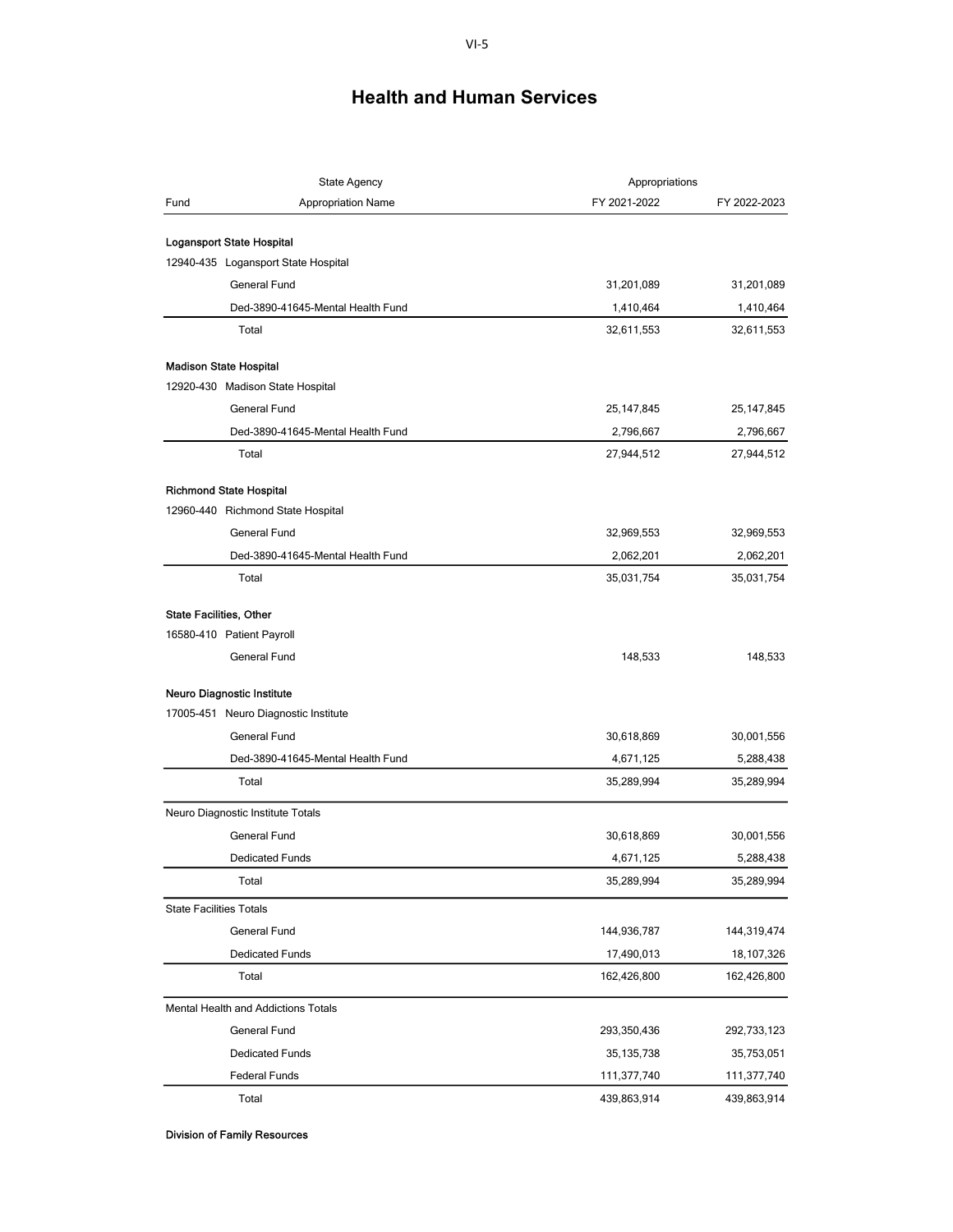| <b>State Agency</b> |                                                                        | Appropriations |               |  |
|---------------------|------------------------------------------------------------------------|----------------|---------------|--|
| Fund                | <b>Appropriation Name</b>                                              | FY 2021-2022   | FY 2022-2023  |  |
|                     | 11720-500 DFR - County Administration                                  |                |               |  |
|                     | <b>General Fund</b>                                                    | 90,115,284     | 90,115,284    |  |
|                     | 13120-500 Division of Family Resources Administration                  |                |               |  |
|                     | General Fund                                                           | 1,994,565      | 1,994,565     |  |
|                     | 13150-500 Indiana Eligibility System                                   |                |               |  |
|                     | General Fund                                                           | 8,377,529      | 8,377,529     |  |
|                     | 14960-500 Temporary Assistance to Needy Families - State Appropriation |                |               |  |
|                     | <b>General Fund</b>                                                    | 17,886,301     | 17,886,301    |  |
|                     | 15103-500 EBT Administration                                           |                |               |  |
|                     | General Fund                                                           | 114,079        | 114,079       |  |
|                     | 15750-500 SNAP/IMPACT Administration                                   |                |               |  |
|                     | General Fund                                                           | 9,555,726      | 9,555,726     |  |
|                     | 30478-500 Burial Expenses                                              |                |               |  |
|                     | <b>Dedicated Funds</b>                                                 | 5,816,761      | 5,816,761     |  |
|                     | 62100-500 FSSA DFR - DOAg Fund                                         |                |               |  |
|                     | <b>Federal Funds</b>                                                   | 954,737,620    | 954,311,825   |  |
|                     | TFI-1000-11720-Div of Fam & Childrn Local Off                          | 46,911,572     | 46,465,407    |  |
|                     | TFI-1000-13120-DFC State Administration                                | 1,277,215      | 1,277,215     |  |
|                     | TFI-1000-13150-Info Systems-Tech State Approp                          | 4,680,235      | 4,680,235     |  |
|                     | TFI-1000-15103-EBT                                                     | 113,918        | 113,918       |  |
|                     | TFI-1000-15750-IMPACT                                                  | 7,355,726      | 7,355,726     |  |
|                     | Total                                                                  | 1,015,076,286  | 1,014,204,326 |  |
|                     | 62130-500 FSSA DFR - DHHS Fund                                         |                |               |  |
|                     | <b>Federal Funds</b>                                                   | 209,774,875    | 209,774,875   |  |
|                     | TFI-1000-14960-TANF STATE APPROPRIATION                                | 20,086,301     | 20,086,301    |  |
|                     | Total                                                                  | 229,861,176    | 229,861,176   |  |
|                     | Division of Family Resources Totals                                    |                |               |  |
|                     | General Fund                                                           | 128,043,484    | 128,043,484   |  |
|                     | <b>Dedicated Funds</b>                                                 | 5,816,761      | 5,816,761     |  |
|                     | <b>Federal Funds</b>                                                   | 1,164,512,495  | 1,164,086,700 |  |
|                     | Total                                                                  | 1,298,372,740  | 1,297,946,945 |  |
|                     |                                                                        |                |               |  |
| Division of Aging   |                                                                        |                |               |  |
|                     | 12700-498 Division of Aging Administration                             |                |               |  |
|                     | <b>General Fund</b>                                                    | 751,057        | 751,057       |  |
|                     | 13070-498 Older Hoosiers Act                                           |                |               |  |
|                     | General Fund                                                           | 1,573,446      | 1,573,446     |  |
|                     | 13080-498 Division of Aging Services                                   |                |               |  |
|                     | General Fund                                                           | 563,561        | 563,561       |  |
|                     | 13190-498 Room and Board Assistance (R-CAP)                            |                |               |  |
|                     | <b>General Fund</b>                                                    | 6,483,801      | 6,483,801     |  |
|                     | 14854-498 State Supplement to SSBG - Aging                             |                |               |  |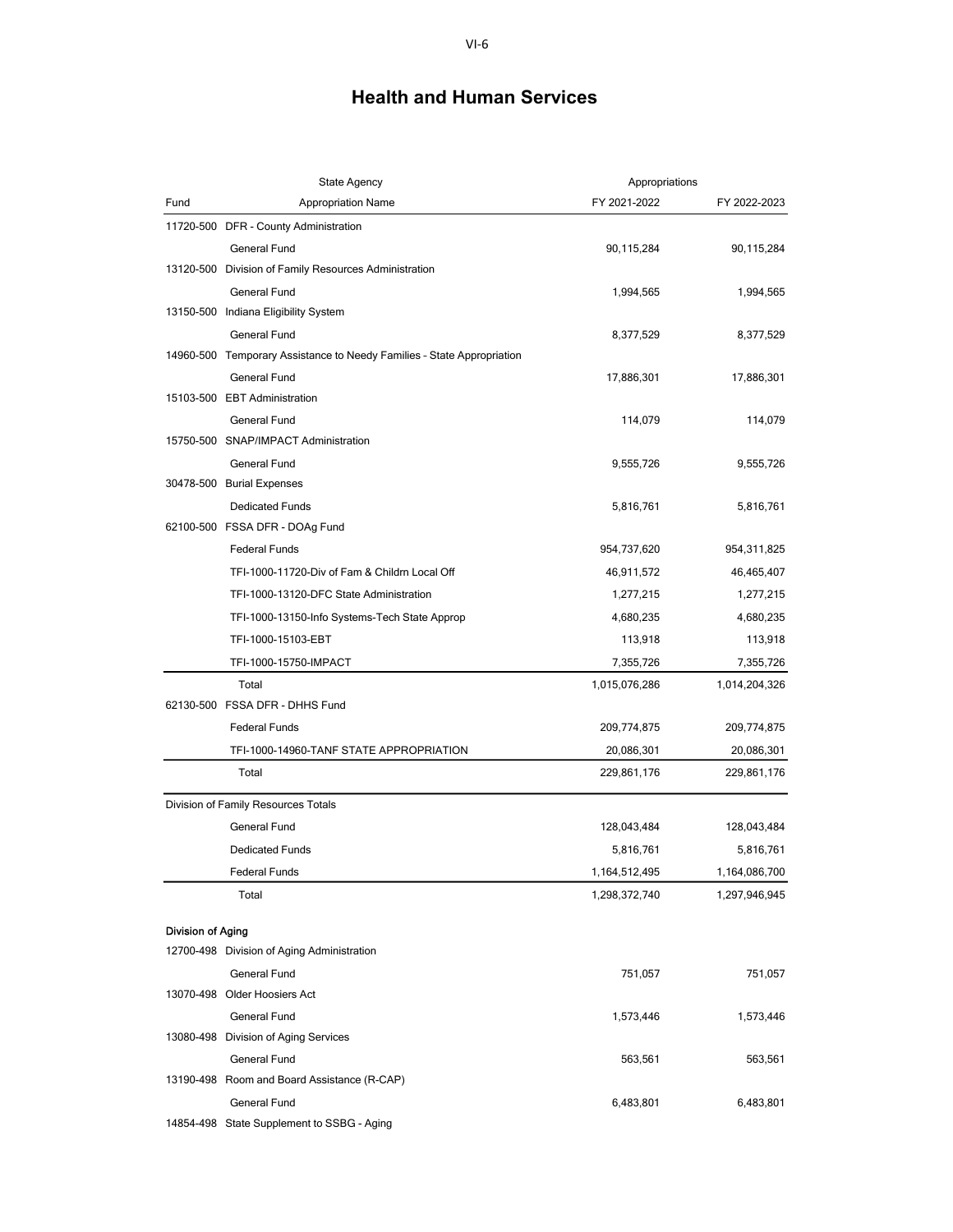|      | State Agency                                                                                                              | Appropriations |              |
|------|---------------------------------------------------------------------------------------------------------------------------|----------------|--------------|
| Fund | <b>Appropriation Name</b>                                                                                                 | FY 2021-2022   | FY 2022-2023 |
|      | General Fund                                                                                                              | 687,396        | 687,396      |
|      | 15770-498 C.H.O.I.C.E. In-Home Services                                                                                   |                |              |
|      | <b>General Fund</b>                                                                                                       | 48,765,643     | 48,765,643   |
|      | 16340-498 Adult Guardianship Services                                                                                     |                |              |
|      | General Fund                                                                                                              | 405,565        | 405,565      |
|      | 30477-498 Adult Protective Services                                                                                       |                |              |
|      | <b>Dedicated Funds</b>                                                                                                    | 5,451,948      | 5,451,948    |
|      | 62130-498 FSSA DAA - DHHS Fund                                                                                            |                |              |
|      | <b>Federal Funds</b>                                                                                                      | 41,248,120     | 41,248,120   |
|      | TFI-1000-12700-Central Office Administration                                                                              | 182,000        | 182,000      |
|      | TFI-1000-13080-AGING & DISABILITY SVS ST APPRO                                                                            | 563,561        | 563,561      |
|      | TFI-1000-15770-In-Home Services (Choice)                                                                                  | 3,856,330      | 3,856,330    |
|      | Total                                                                                                                     | 45,850,011     | 45,850,011   |
|      | Division of Aging Totals                                                                                                  |                |              |
|      | <b>General Fund</b>                                                                                                       | 59,230,469     | 59,230,469   |
|      | <b>Dedicated Funds</b>                                                                                                    | 5,451,948      | 5,451,948    |
|      | <b>Federal Funds</b>                                                                                                      | 41,248,120     | 41,248,120   |
|      | Total                                                                                                                     | 105,930,537    | 105,930,537  |
|      |                                                                                                                           |                |              |
|      | Division of Disability and Rehabilitation Services<br>11210-497 Bureau of Developmental Disabilities Services - Operating |                |              |
|      | <b>General Fund</b>                                                                                                       | 4,945,448      | 4,945,448    |
|      | 12850-497 BDDS - Diagnosis and Evaluation                                                                                 |                |              |
|      | <b>General Fund</b>                                                                                                       | 20,000         | 20,000       |
|      | 13100-497 First Steps                                                                                                     |                |              |
|      | <b>General Fund</b>                                                                                                       | 18,000,000     | 18,000,000   |
|      | 14650-497 Division of Disability and Rehabilitative Services Administration                                               |                |              |
|      | <b>General Fund</b>                                                                                                       | 61,775         | 61,775       |
|      | 14950-497 Vocational Rehabilitation - State Appropriation                                                                 |                |              |
|      | <b>General Fund</b>                                                                                                       | 16,093,405     | 16,093,405   |
|      | 15104-497 Quality Improvement Services                                                                                    |                |              |
|      | <b>General Fund</b>                                                                                                       | 1,063,857      | 1,063,857    |
|      | 15780-497 Independent Living                                                                                              |                |              |
|      | General Fund                                                                                                              | 871,926        | 871,926      |
|      | 16280-497 BRS - Deaf and Hard of Hearing Services                                                                         |                |              |
|      | General Fund                                                                                                              | 236,402        | 236,402      |
|      | 16290-497 Blind Vending - State Appropriation                                                                             |                |              |
|      | General Fund                                                                                                              | 64,295         | 64,295       |
|      | 30475-497 BDDS - Day Services                                                                                             |                |              |
|      | <b>Dedicated Funds</b>                                                                                                    | 3,418,884      | 3,418,884    |
|      | 46860-497 State Blind Vending Retirement Trust/Plan                                                                       |                |              |
|      | <b>Dedicated Funds</b>                                                                                                    | 300,000        | 300,000      |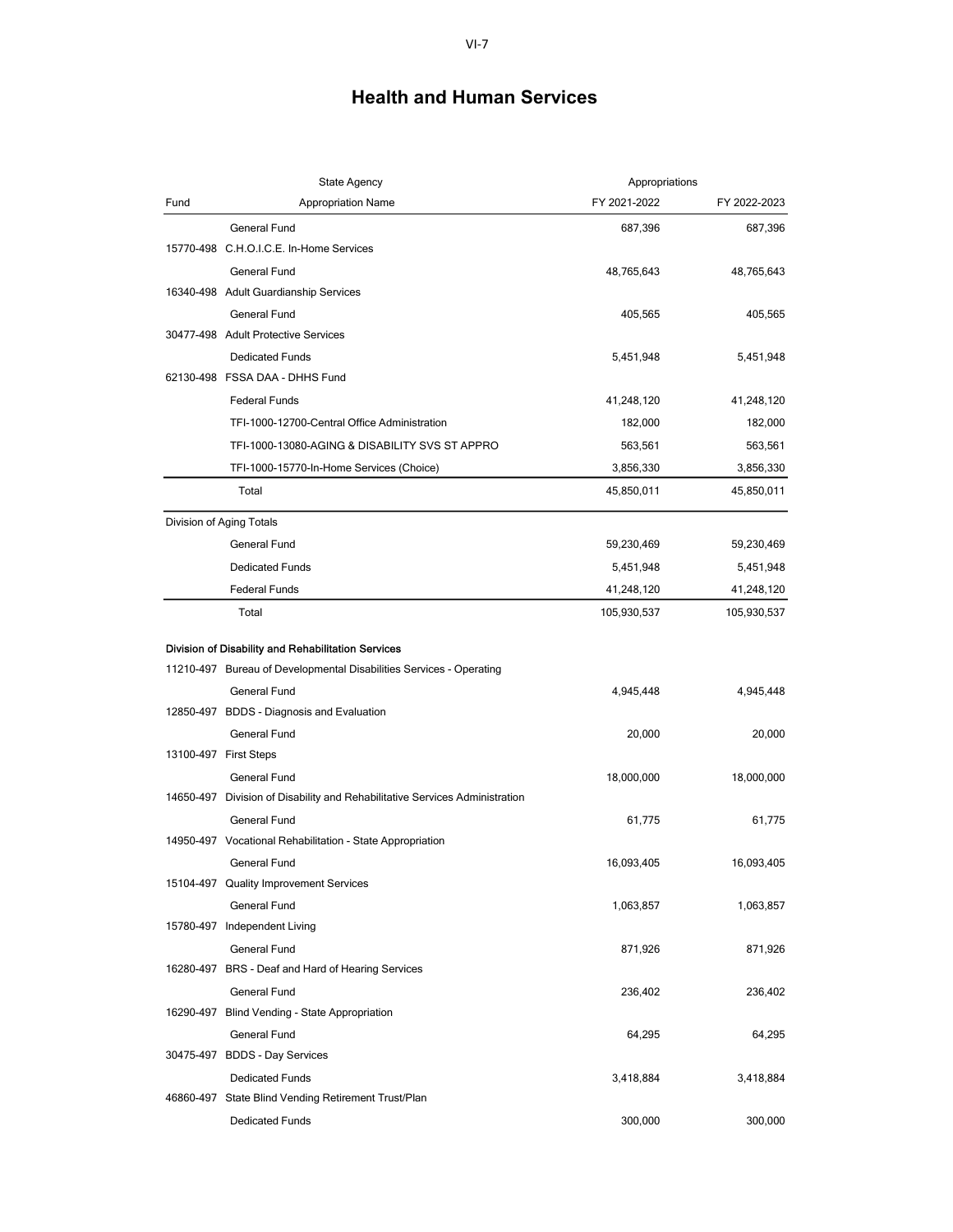|      | <b>State Agency</b>                                                                     | Appropriations |              |
|------|-----------------------------------------------------------------------------------------|----------------|--------------|
| Fund | <b>Appropriation Name</b>                                                               | FY 2021-2022   | FY 2022-2023 |
|      | 47200-497 BRS - Program Income Social Security Administration/Vocational Rehabilitation |                |              |
|      | <b>Dedicated Funds</b>                                                                  | 275,622        | 275,622      |
|      | 62110-497 FSSA DDRS - DOEd Fund                                                         |                |              |
|      | <b>Federal Funds</b>                                                                    | 60,734,161     | 60,734,161   |
|      | TFI-1000-14950-VR STATE APPROPRIATION                                                   | 13,732,553     | 13,732,553   |
|      | TFI-1000-16290-BLIND VENDING STATE APPROP                                               | 64,295         | 64,295       |
|      | Total                                                                                   | 74,531,009     | 74,531,009   |
|      | 62130-497 FSSA DDRS - DHHS Fund                                                         |                |              |
|      | <b>Federal Funds</b>                                                                    | 5,074,529      | 5,074,529    |
|      | TFI-1000-15780-INDEPENDENT LIVING STATE APPROP                                          | 39,990         | 39,990       |
|      | Total                                                                                   | 5,114,519      | 5,114,519    |
|      | Division of Disability and Rehabilitation Services Totals                               |                |              |
|      | General Fund                                                                            | 41,357,108     | 41,357,108   |
|      | <b>Dedicated Funds</b>                                                                  | 3,994,506      | 3,994,506    |
|      | <b>Federal Funds</b>                                                                    | 65,808,690     | 65,808,690   |
|      | Total                                                                                   | 111,160,304    | 111,160,304  |
|      | Office of Early Childhood and Out-of-School Learning                                    |                |              |
|      | 14600-501 Early Childhood Learning                                                      |                |              |
|      | General Fund                                                                            | 28,860,246     | 28,860,246   |
|      | 15980-501 Pre-K Education Pilot                                                         |                |              |
|      | Gen-1000-15985-Pre-K Education Pilot                                                    | 22,005,069     | 22,005,069   |
|      | 31820-501 School Age Child Care Project Fund                                            |                |              |
|      | Gen-1000-15177-School Age Child Care Project Fund                                       | 812,413        | 812,413      |
|      | 35920-501 Child Care Licensing Fund                                                     |                |              |
|      | <b>Dedicated Funds</b>                                                                  | 35,000         | 35,000       |
|      | 62130-501 FSSA OECOSL - DHHS Fund                                                       |                |              |
|      | <b>Federal Funds</b>                                                                    | 187,587,131    | 187,587,131  |
|      | TFI-1000-14600-ECL Appropriation                                                        | 28,859,859     | 28,859,859   |
|      | TFI-1000-15985-Pre-K Education Pilot                                                    | 5,464,583      | 5,464,583    |
|      | TFI-8093-62130-Department of Health and Human Services                                  | 61,835,002     | 61,835,002   |
|      | TFI-8093-62300-Department of Health and Human Services                                  | 162,000        | 162,000      |
|      | Total                                                                                   | 283,908,575    | 283,908,575  |
|      | Office of Early Childhood and Out-of-School Learning Totals                             |                |              |
|      | General Fund                                                                            | 51,677,728     | 51,677,728   |
|      | <b>Dedicated Funds</b>                                                                  | 35,000         | 35,000       |
|      | <b>Federal Funds</b>                                                                    | 187,587,131    | 187,587,131  |
|      | Total                                                                                   | 239,299,859    | 239,299,859  |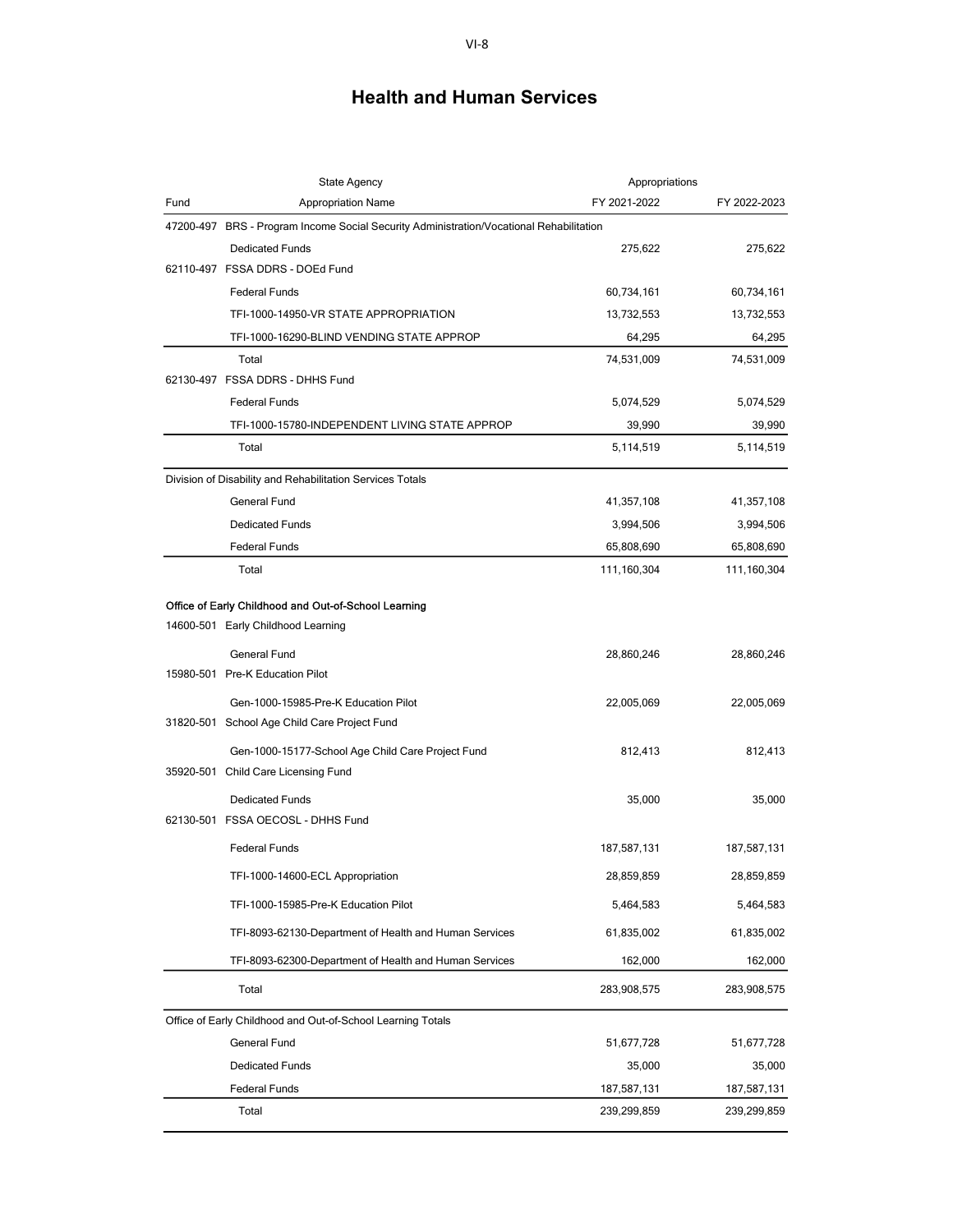| <b>State Agency</b> |                                                                           | Appropriations |                |
|---------------------|---------------------------------------------------------------------------|----------------|----------------|
| Fund                | <b>Appropriation Name</b>                                                 | FY 2021-2022   | FY 2022-2023   |
|                     | Family and Social Services Administration Totals                          |                |                |
|                     | General Fund                                                              | 3,295,932,510  | 3,647,515,197  |
|                     | <b>Dedicated Funds</b>                                                    | 1,885,178,321  | 1,881,895,634  |
|                     | <b>Federal Funds</b>                                                      | 13,228,889,612 | 13,752,107,103 |
|                     | Total                                                                     | 18,410,000,443 | 19,281,517,934 |
|                     |                                                                           |                |                |
|                     | <b>Department of Child Services</b><br>11860-502 Healthy Families Indiana |                |                |
|                     | General Fund                                                              | 3,093,145      | 3,093,145      |
|                     | 12736-502 Child Services Administration                                   |                |                |
|                     | General Fund                                                              | 259,841,467    | 259,841,467    |
|                     | 12771-502 Child Welfare Program                                           |                |                |
|                     | <b>General Fund</b>                                                       | 46,554,199     | 46,554,199     |
|                     | 12772-502 Title IV-E Adoption Services                                    |                |                |
|                     | General Fund                                                              | 31,489,886     | 31,489,886     |
|                     | 12773-502 Title IV-D Child Support                                        |                |                |
|                     | General Fund                                                              | 13,379,008     | 13,379,008     |
|                     | 15350-502 Youth Service Bureau                                            |                |                |
|                     | General Fund                                                              | 1,008,947      | 1,008,947      |
|                     | 15830-502 Project Safeplace                                               |                |                |
|                     | <b>General Fund</b>                                                       | 112,000        | 112,000        |
|                     | 16690-502 Adoption Services                                               |                |                |
|                     | General Fund                                                              | 26,362,735     | 26,362,735     |
|                     | 17022-502 Family and Children Fund                                        |                |                |
|                     | General Fund                                                              | 492,376,260    | 492,376,260    |
|                     | 17780-502 Child Welfare Services State Grants                             |                |                |
|                     | General Fund                                                              | 11,416,415     | 11,416,415     |
|                     | 37230-502 Department of Child Services - Local Office Administration      |                |                |
|                     | <b>Dedicated Funds</b>                                                    | 5,000          | 5,000          |
|                     | 40430-502 Kids First Trust                                                |                |                |
|                     | <b>Dedicated Funds</b>                                                    | 467,500        | 467,500        |
|                     | 62300-502 Department of Child Services - DHHS Fund                        |                |                |
|                     | <b>Federal Funds</b>                                                      | 386,939,378    | 386,939,378    |
|                     | TFI-1000-12771-Child Welfare Program                                      | 46,554,199     | 46,554,199     |
|                     | TFI-1000-12772-Title IV-E Adoption Services                               | 31,489,886     | 31,489,886     |
|                     | TFI-1000-12773-Title IV-D Child Support                                   | 13,379,008     | 13,379,008     |
|                     | Total                                                                     | 478,362,471    | 478,362,471    |
|                     | Department of Child Services Totals                                       |                |                |
|                     | General Fund                                                              | 885,634,062    | 885,634,062    |
|                     | <b>Dedicated Funds</b>                                                    | 472,500        | 472,500        |
|                     | <b>Federal Funds</b>                                                      | 386,939,378    | 386,939,378    |
|                     | Total                                                                     | 1,273,045,940  | 1,273,045,940  |
|                     |                                                                           |                |                |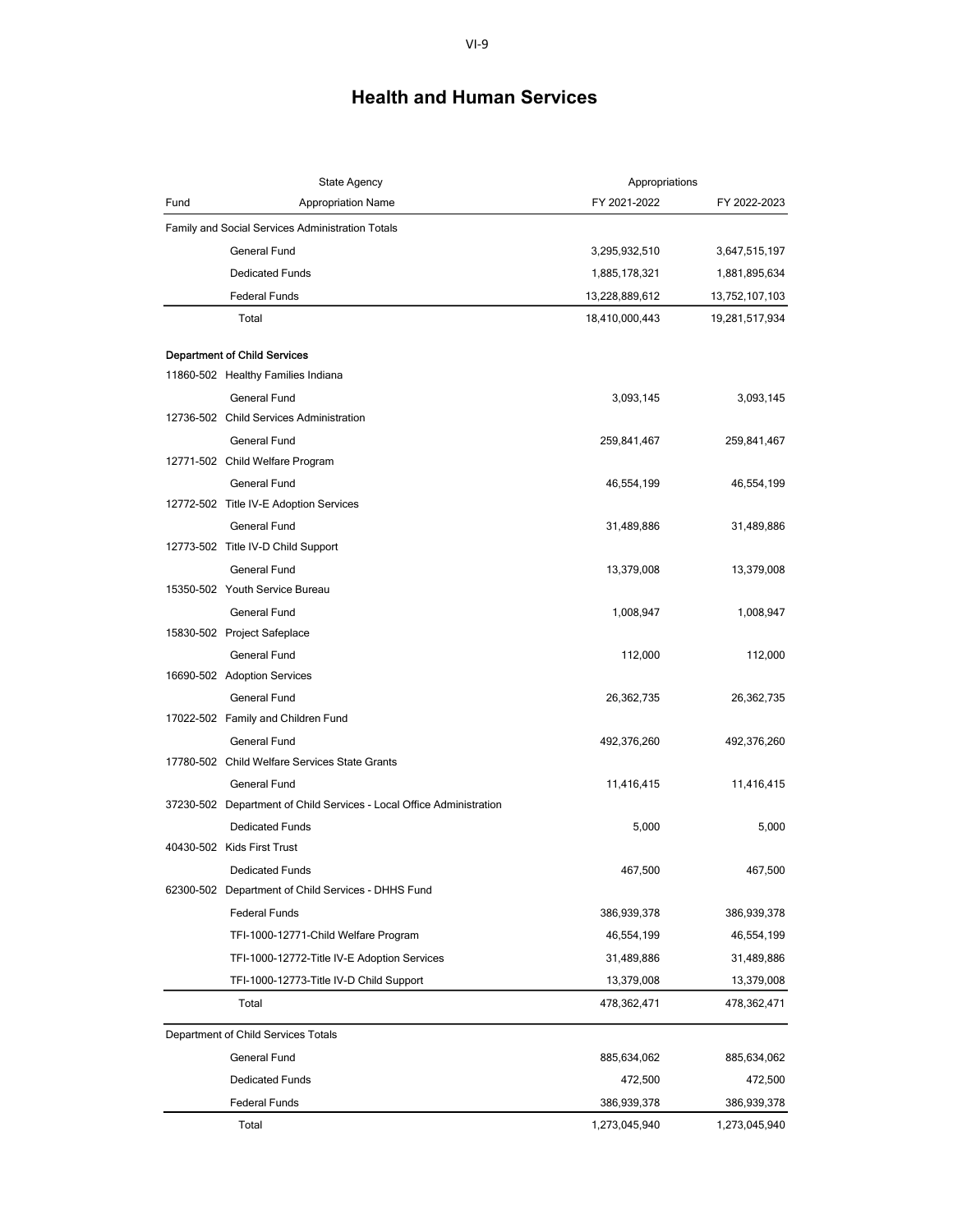|                              | <b>State Agency</b>                                      | Appropriations   |                |
|------------------------------|----------------------------------------------------------|------------------|----------------|
| Fund                         | <b>Appropriation Name</b>                                | FY 2021-2022     | FY 2022-2023   |
|                              |                                                          |                  |                |
|                              | <b>Department of Administration</b>                      |                  |                |
|                              | 14544-061 Department of Child Services Ombudsman Bureau  |                  |                |
|                              | General Fund                                             | 362,000          | 362,000        |
|                              | FAMILY, CHILDREN, AND SOCIAL SERVICES TOTALS             |                  |                |
|                              | General Fund                                             | 4, 181, 928, 572 | 4,533,511,259  |
|                              | <b>Dedicated Funds</b>                                   | 1,885,650,821    | 1,882,368,134  |
|                              | <b>Federal Funds</b>                                     | 13,615,828,990   | 14,139,046,481 |
|                              | Total                                                    | 19,683,408,383   | 20,554,925,874 |
| PUBLIC HEALTH                |                                                          |                  |                |
|                              | <b>State Department of Health</b>                        |                  |                |
|                              |                                                          |                  |                |
| Administration               | 43984-400 Non-Profit Grants Fund                         |                  |                |
|                              |                                                          |                  |                |
|                              | <b>Dedicated Funds</b>                                   | 150,000          | 150,000        |
|                              | TFI-6330-30471-Tobacco Master Settlement Agreement Fund  | 900,000          | 900,000        |
|                              | Total                                                    | 1,050,000        | 1,050,000      |
|                              | 30417-400 Department of Health<br><b>Dedicated Funds</b> |                  |                |
|                              |                                                          | 23, 112, 195     | 23,112,195     |
| <b>Administration Totals</b> |                                                          |                  |                |
|                              | <b>Dedicated Funds</b>                                   | 23,262,195       | 23,262,195     |
| <b>Chronic Disease</b>       |                                                          |                  |                |
|                              | 30466-400 State Chronic Diseases                         |                  |                |
|                              | <b>Dedicated Funds</b>                                   | 862,488          | 862,488        |
|                              | 30419-400 Cancer Prevention                              |                  |                |
|                              | <b>Dedicated Funds</b>                                   | 664,122          | 664,122        |
|                              | <b>Chronic Disease Totals</b>                            |                  |                |
|                              | <b>Dedicated Funds</b>                                   | 1,526,610        | 1,526,610      |
|                              | <b>Community and Family Health Services</b>              |                  |                |
|                              | 30425-400 Nurse Family Partnership                       |                  |                |
|                              | <b>Dedicated Funds</b>                                   | 5,000,000        | 5,000,000      |
|                              | 30443-400 Safety Pin Program                             |                  |                |
|                              | <b>Dedicated Funds</b>                                   | 5,500,000        | 5,500,000      |
|                              | 46304-400 Medicaid Reimbursement for Lab                 |                  |                |
|                              | <b>Dedicated Funds</b>                                   | 146,183          | 146,183        |
|                              | 84190-400 Health Improvement Grants                      |                  |                |
|                              | <b>Federal Funds</b>                                     | 25,000,000       | 25,000,000     |
|                              | Community and Family Health Services Totals              |                  |                |
|                              | <b>Dedicated Funds</b>                                   | 10,646,183       | 10,646,183     |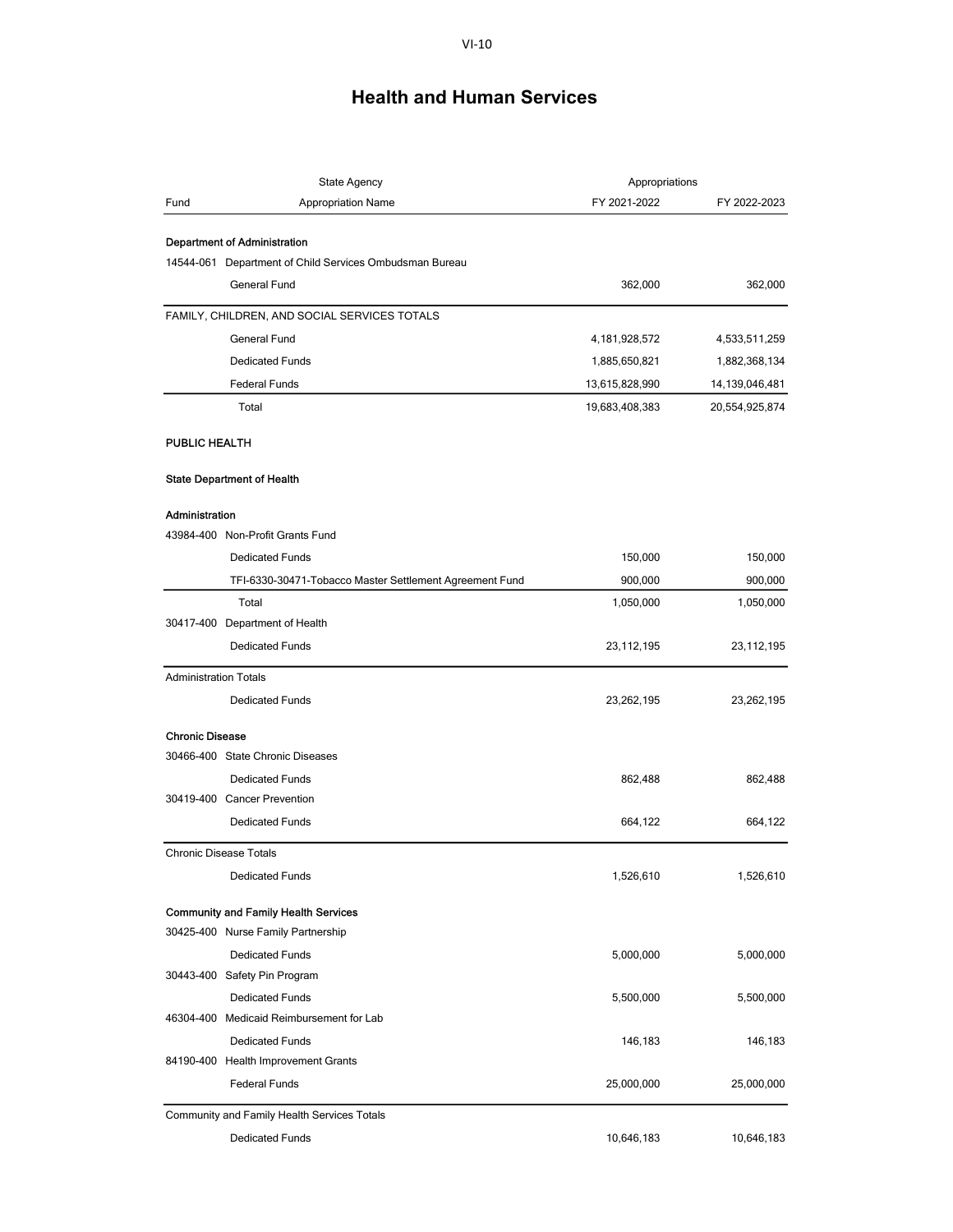| State Agency               |                                                                        | Appropriations |              |
|----------------------------|------------------------------------------------------------------------|----------------|--------------|
| Fund                       | <b>Appropriation Name</b>                                              | FY 2021-2022   | FY 2022-2023 |
|                            | <b>Federal Funds</b>                                                   | 25,000,000     | 25,000,000   |
|                            | Total                                                                  | 35,646,183     | 35,646,183   |
| <b>Health Education</b>    |                                                                        |                |              |
|                            | 30463-400 Area Health Education Centers                                |                |              |
|                            | <b>Dedicated Funds</b>                                                 | 2,630,676      | 2,630,676    |
|                            | 13133-400 Mobile Integrated Health Care                                |                |              |
|                            | General Fund                                                           | 100,000        | 0            |
|                            | 13131-400 Real Alternatives, Inc.                                      |                |              |
|                            | General Fund                                                           | 250,000        | 250,000      |
|                            | <b>Health Education Totals</b>                                         |                |              |
|                            | General Fund                                                           | 350,000        | 250,000      |
|                            | <b>Dedicated Funds</b>                                                 | 2,630,676      | 2,630,676    |
|                            | Total                                                                  | 2,980,676      | 2,880,676    |
| <b>Consumer Protection</b> |                                                                        |                |              |
|                            | 54210-400 Lead Accreditation Program (AIR)                             |                |              |
|                            | <b>Dedicated Funds</b>                                                 | 30,478         | 30,478       |
|                            | <b>Consumer Protection Totals</b>                                      |                |              |
|                            | <b>Dedicated Funds</b>                                                 | 30,478         | 30,478       |
|                            | HIV/AIDS and Other Sexually Transmitted Disease Services               |                |              |
|                            | 13138-400 HIV/AIDs Services                                            |                |              |
|                            | General Fund                                                           | 2,925,101      | 2,925,101    |
|                            | HIV/AIDS and Other Sexually Transmitted Disease Services Totals        |                |              |
|                            | General Fund                                                           | 2,925,101      | 2,925,101    |
|                            | <b>Immunization Programs</b>                                           |                |              |
|                            | 53510-400 Immunizations and Health Initiatives                         |                |              |
|                            | <b>Dedicated Funds</b>                                                 | 10,665,435     | 10,665,435   |
|                            | Immunization Programs Totals                                           |                |              |
|                            | <b>Dedicated Funds</b>                                                 | 10,665,435     | 10,665,435   |
|                            | <b>Environmental Protection Programs</b>                               |                |              |
|                            | 33710-400 Radon Gas Trust Fund                                         |                |              |
|                            | <b>Dedicated Funds</b>                                                 | 10,670         | 10,670       |
|                            | 43710-400 Water Testing and Fees                                       |                |              |
|                            | <b>Dedicated Funds</b>                                                 | 51,988         | 51,988       |
|                            | 61950-400 Indiana Dept. of Health/Environmental Protection Agency Fund |                |              |
|                            | <b>Federal Funds</b>                                                   | 283,470        | 283,470      |
|                            | TFI-1000-15144-Infectious Disease                                      | 102,597        | 102,597      |
|                            | Total                                                                  | 386,067        | 386,067      |
|                            |                                                                        |                |              |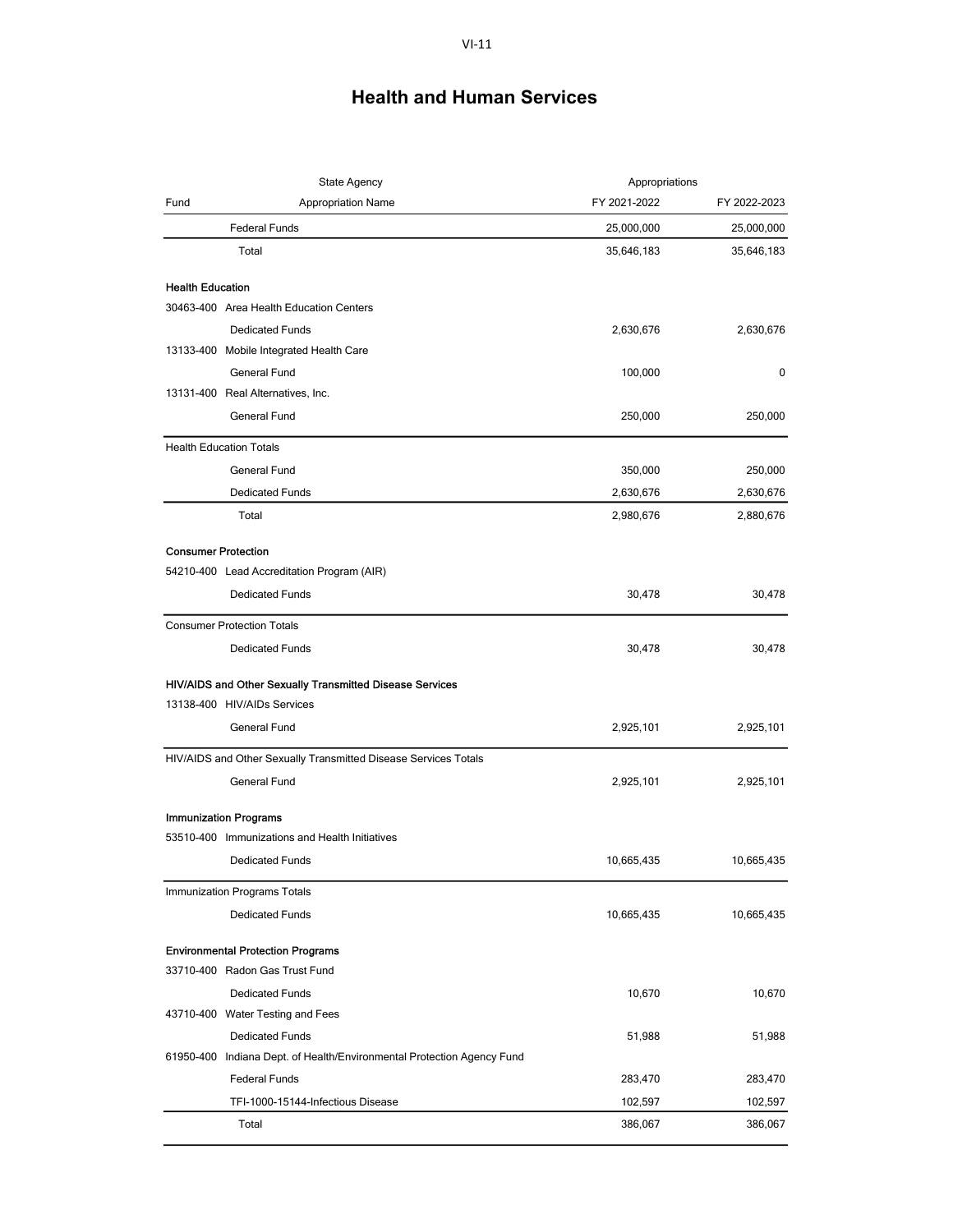|      | <b>State Agency</b>                                 | Appropriations |              |
|------|-----------------------------------------------------|----------------|--------------|
| Fund | <b>Appropriation Name</b>                           | FY 2021-2022   | FY 2022-2023 |
|      | <b>Environmental Protection Programs Totals</b>     |                |              |
|      | <b>Dedicated Funds</b>                              | 62,658         | 62,658       |
|      | <b>Federal Funds</b>                                | 283,470        | 283,470      |
|      | Total                                               | 346,128        | 346,128      |
|      | <b>Maternal and Child Health Services</b>           |                |              |
|      | 31910-400 Newborn Screening Program                 |                |              |
|      | <b>Dedicated Funds</b>                              | 2,677,762      | 2,677,762    |
|      | 30455-400 Sickle Cell                               |                |              |
|      | <b>Dedicated Funds</b>                              | 750,000        | 750,000      |
|      | 30461-400 Children with Special Health Care Needs   |                |              |
|      | <b>Dedicated Funds</b>                              | 14,950,000     | 14,950,000   |
|      | 13137-400 Maternal & Child Health Initiatives       |                |              |
|      | <b>General Fund</b>                                 | 239,639        | 239,639      |
|      | Maternal and Child Health Services Totals           |                |              |
|      | General Fund                                        | 239,639        | 239,639      |
|      | <b>Dedicated Funds</b>                              | 18,377,762     | 18,377,762   |
|      | Total                                               | 18,617,401     | 18,617,401   |
|      | Office of Minority Health Programs                  |                |              |
|      | 30434-400 Minority Epidemiology                     |                |              |
|      | <b>Dedicated Funds</b>                              | 750,000        | 750,000      |
|      | 46100-400 Black and Minority Health Fair            |                |              |
|      | <b>Dedicated Funds</b>                              | 133,583        | 133,583      |
|      | 30459-400 Minority Health Initiative                |                |              |
|      | <b>Dedicated Funds</b>                              | 3,000,000      | 3,000,000    |
|      | 13132-400 Indiana Minority Health Coalition Funding |                |              |
|      | <b>General Fund</b>                                 | 100,000        | 0            |
|      | Office of Minority Health Programs Totals           |                |              |
|      | <b>General Fund</b>                                 | 100,000        | 0            |
|      | <b>Dedicated Funds</b>                              | 3,883,583      | 3,883,583    |
|      | Total                                               | 3,983,583      | 3,883,583    |
|      | <b>Office of Primary Care Services</b>              |                |              |
|      | 30420-400 Community Health Centers                  |                |              |
|      | <b>Dedicated Funds</b>                              | 14,453,000     | 14,453,000   |
|      | <b>Office of Women's Health</b>                     |                |              |
|      | 30439-400 Office of Women's Health                  |                |              |
|      | <b>Dedicated Funds</b>                              | 96,970         | 96,970       |
|      | Office of Women's Health Totals                     |                |              |
|      | <b>Dedicated Funds</b>                              | 96,970         | 96,970       |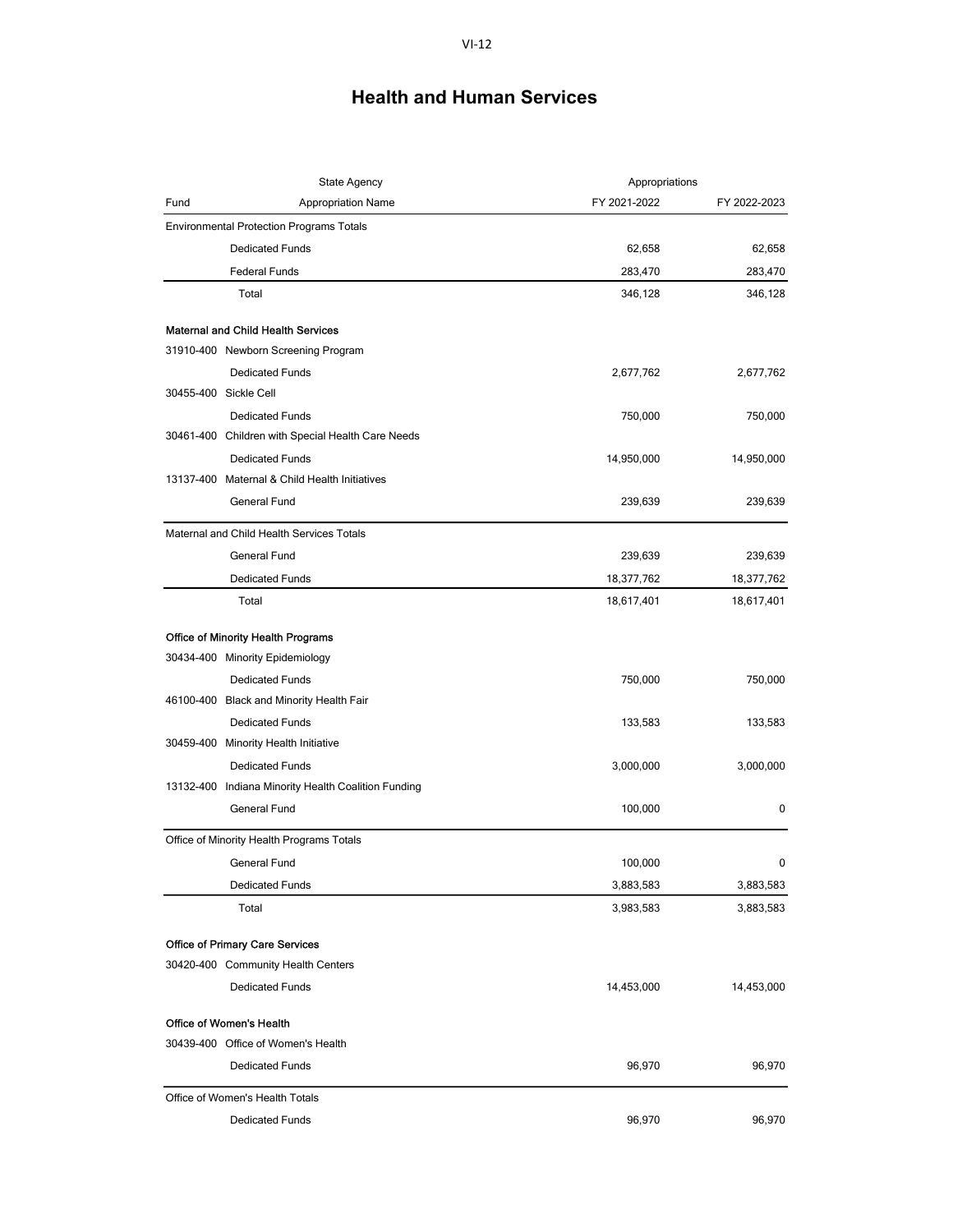|                            | <b>State Agency</b>                                               | Appropriations |              |
|----------------------------|-------------------------------------------------------------------|----------------|--------------|
| Fund                       | <b>Appropriation Name</b>                                         | FY 2021-2022   | FY 2022-2023 |
|                            | Deaf and Hard of Hearing Services                                 |                |              |
|                            | 13085-400 Center for Deaf and Hard of Hearing Education           |                |              |
|                            | <b>General Fund</b>                                               | 2,452,677      | 2,452,677    |
|                            | 30445-400 Hearing and Blind Services                              |                |              |
|                            | <b>Dedicated Funds</b>                                            | 500,000        | 500,000      |
|                            | 43926-400 Hearing Aid Fund                                        |                |              |
|                            | TFI-6330-30445-Tobacco Master Settlement Agreement Fund           | 375,000        | 375,000      |
|                            | Deaf and Hard of Hearing Services Totals                          |                |              |
|                            | <b>General Fund</b>                                               | 2,452,677      | 2,452,677    |
|                            | <b>Dedicated Funds</b>                                            | 500,000        | 500,000      |
|                            | Total                                                             | 2,952,677      | 2,952,677    |
| <b>Local Health</b>        |                                                                   |                |              |
|                            | 30416-400 Local Health Department Account                         |                |              |
|                            | <b>Dedicated Funds</b>                                            | 3,000,000      | 3,000,000    |
|                            | 31710-400 Local Health Maintenance Fund                           |                |              |
|                            | Ded-6330-30410-Tobacco Master Settlement Agreement Fund           | 3,915,209      | 3,915,209    |
| <b>Local Health Totals</b> |                                                                   |                |              |
|                            | <b>Dedicated Funds</b>                                            | 6,915,209      | 6,915,209    |
|                            | <b>Bioterrorism Preparedness and Response</b>                     |                |              |
|                            | 61940-400 Indiana Dept. of Health/Dept. of Homeland Security Fund |                |              |
|                            | <b>Federal Funds</b>                                              | 262,074        | 262,074      |
|                            | Bioterrorism Preparedness and Response Totals                     |                |              |
|                            | <b>Federal Funds</b>                                              | 262,074        | 262,074      |
| <b>Substance Abuse</b>     |                                                                   |                |              |
|                            | 30430-400 Prenatal Substance Use & Prevention                     |                |              |
|                            | <b>Dedicated Funds</b>                                            | 119,965        | 119,965      |
|                            | 30449-400 Opioid Overdose Intervention                            |                |              |
|                            | <b>Dedicated Funds</b>                                            | 250,000        | 250,000      |
|                            | <b>Substance Abuse Totals</b>                                     |                |              |
|                            | <b>Dedicated Funds</b>                                            | 369,965        | 369,965      |
|                            | <b>Tuberculosis Services</b>                                      |                |              |
|                            | 30469-400 Tuberculosis Treatment                                  |                |              |
|                            | <b>Dedicated Funds</b>                                            | 100,000        | 100,000      |
|                            | <b>Tuberculosis Services Totals</b>                               |                |              |
|                            | <b>Dedicated Funds</b>                                            | 100,000        | 100,000      |

Vital Records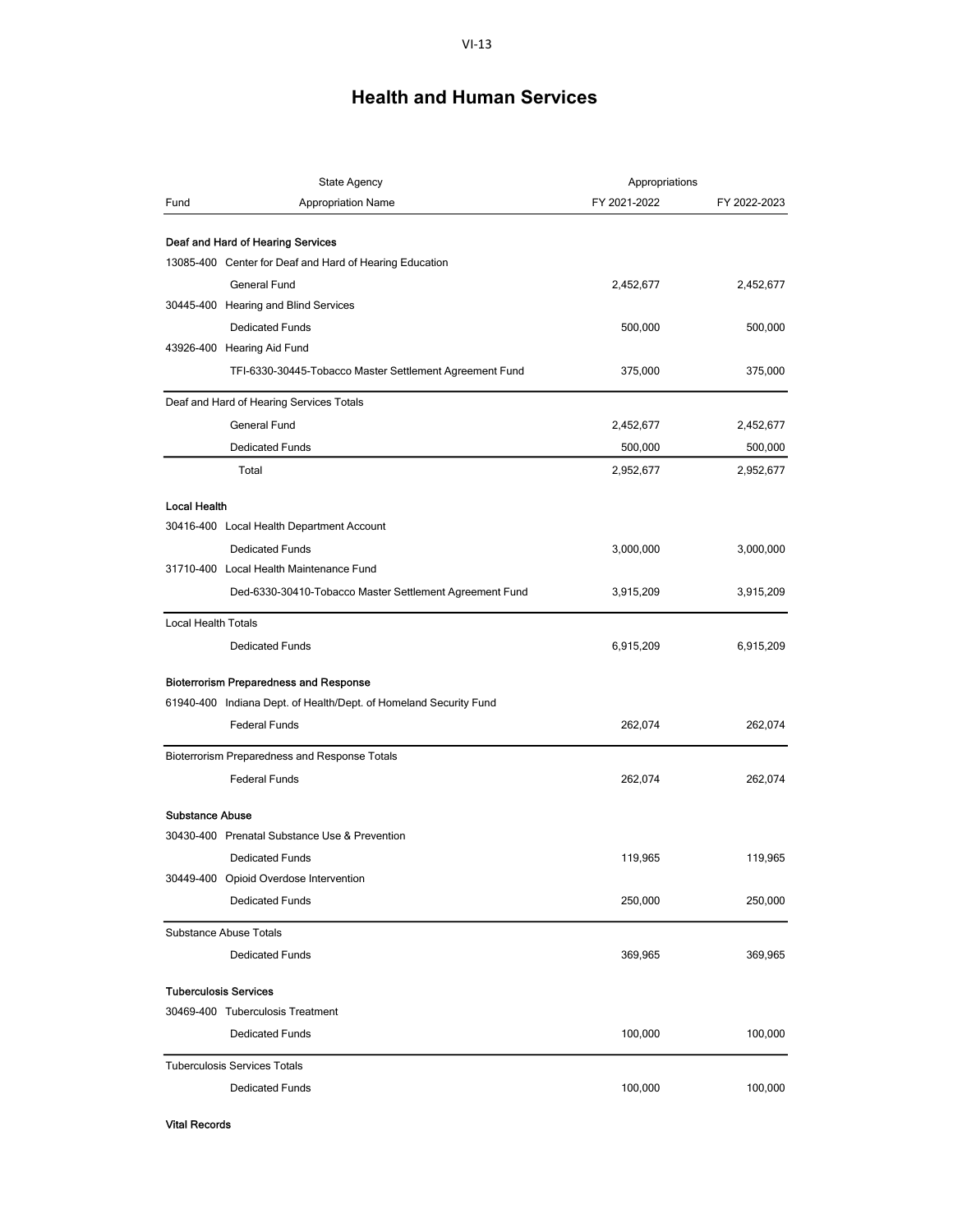|                             | <b>State Agency</b>                                     | Appropriations |              |
|-----------------------------|---------------------------------------------------------|----------------|--------------|
| Fund                        | <b>Appropriation Name</b>                               | FY 2021-2022   | FY 2022-2023 |
|                             | 31110-400 Adoption History                              |                |              |
|                             | <b>Dedicated Funds</b>                                  | 195,163        | 195,163      |
|                             | 34610-400 Birth Problems Registry                       |                |              |
|                             | <b>Dedicated Funds</b>                                  | 73,517         | 73,517       |
|                             | 46300-400 Anatomical Gift Organizations                 |                |              |
|                             | <b>Dedicated Funds</b>                                  | 131,900        | 131,900      |
| <b>Vital Records Totals</b> |                                                         |                |              |
|                             | <b>Dedicated Funds</b>                                  | 400,580        | 400,580      |
|                             | Weights and Measures Inspection                         |                |              |
|                             | 34710-400 Motor Fuel Inspection Program                 |                |              |
|                             | <b>Dedicated Funds</b>                                  | 239,125        | 239,125      |
|                             | 47930-400 Weights and Measures Fund                     |                |              |
|                             | <b>Dedicated Funds</b>                                  | 7,106          | 7,106        |
|                             | Weights and Measures Inspection Totals                  |                |              |
|                             | <b>Dedicated Funds</b>                                  | 246,231        | 246,231      |
|                             |                                                         |                |              |
|                             | Women, Infants, and Children Program                    |                |              |
|                             | 61900-400 ISDH - DOAG Fund                              |                |              |
|                             | <b>Federal Funds</b>                                    | 152,521,744    | 152,521,744  |
|                             | TFI-6330-30420-Tobacco Master Settlement Agreement Fund | 77,815         | 77,815       |
|                             | Total                                                   | 152,599,559    | 152,599,559  |
|                             | 13139-400 Nutrition Assistance                          |                |              |
|                             | General Fund                                            | 280,806        | 280,806      |
|                             | Women, Infants, and Children Program Totals             |                |              |
|                             | General Fund                                            | 280,806        | 280,806      |
|                             | <b>Federal Funds</b>                                    | 152,521,744    | 152,521,744  |
|                             | Total                                                   | 152,802,550    | 152,802,550  |
|                             | Long-Term Care Services                                 |                |              |
|                             | 17610-400 Medicare-Medicaid Certification               |                |              |
|                             | General Fund                                            | 5,079,399      | 5,079,399    |
| 46000-400                   | <b>Civil Money Penalties</b>                            |                |              |
|                             | <b>Dedicated Funds</b>                                  | 2,033,118      | 2,033,118    |
|                             | 59820-400 DHHS Civil Money Penalties                    |                |              |
|                             | <b>Dedicated Funds</b>                                  | 2,604,401      | 2,604,401    |
|                             |                                                         |                |              |
|                             | Long-Term Care Services Totals                          |                |              |
|                             | <b>General Fund</b>                                     | 5,079,399      | 5,079,399    |
|                             | <b>Dedicated Funds</b>                                  | 4,637,519      | 4,637,519    |
|                             | Total                                                   | 9,716,918      | 9,716,918    |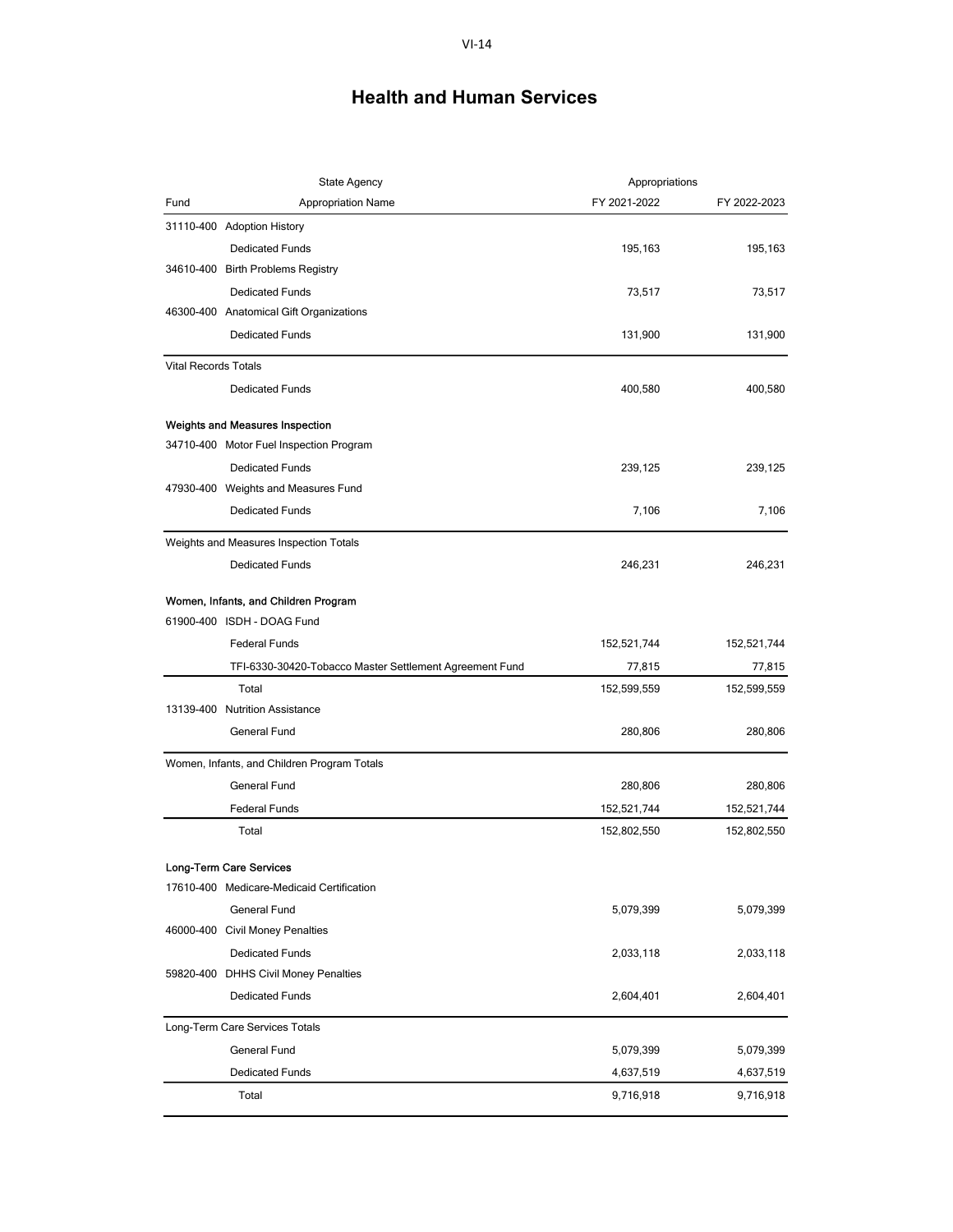|      | <b>State Agency</b>                                                                                   | Appropriations |              |
|------|-------------------------------------------------------------------------------------------------------|----------------|--------------|
| Fund | <b>Appropriation Name</b>                                                                             | FY 2021-2022   | FY 2022-2023 |
|      |                                                                                                       |                |              |
|      | <b>Tobacco Use Prevention and Cessation</b><br>30418-400 Tobacco Use Prevention and Cessation Program |                |              |
|      |                                                                                                       |                |              |
|      | <b>Dedicated Funds</b>                                                                                | 7,500,000      | 7,500,000    |
|      | <b>Tobacco Use Prevention and Cessation Totals</b>                                                    |                |              |
|      | <b>Dedicated Funds</b>                                                                                | 7,500,000      | 7,500,000    |
|      | <b>Other Health Programs</b>                                                                          |                |              |
|      | 30479-400 OB Navigator Program                                                                        |                |              |
|      | <b>Dedicated Funds</b>                                                                                | 3,300,000      | 3,300,000    |
|      | 15144-400 Infectious Disease                                                                          |                |              |
|      | General Fund                                                                                          | 1,390,325      | 1,390,325    |
|      | 45980-400 Board of Health Conferences                                                                 |                |              |
|      | <b>Dedicated Funds</b>                                                                                | 43,401         | 43,401       |
|      | 53110-400 Spinal Cord and Brain Injury                                                                |                |              |
|      | <b>Dedicated Funds</b>                                                                                | 1,600,000      | 1,600,000    |
|      | 30453-400 Donated Dental Services                                                                     |                |              |
|      | <b>Dedicated Funds</b>                                                                                | 34,335         | 34,335       |
|      | 61920-400 ISDH DOT Fund                                                                               |                |              |
|      | <b>Federal Funds</b>                                                                                  | 139,021        | 139,021      |
|      | 61910-400 ISDH DHHS Fund                                                                              |                |              |
|      | <b>Federal Funds</b>                                                                                  | 232,662,224    | 232,662,224  |
|      | TFI-8020-60110-U.S. Department of Transportation                                                      | 2,809,620      | 2,809,620    |
|      | Total                                                                                                 | 235,471,844    | 235,471,844  |
|      | Other Health Programs Totals                                                                          |                |              |
|      | <b>General Fund</b>                                                                                   | 1,390,325      | 1,390,325    |
|      | <b>Dedicated Funds</b>                                                                                | 4,977,736      | 4,977,736    |
|      | <b>Federal Funds</b>                                                                                  | 232,801,245    | 232,801,245  |
|      | Total                                                                                                 | 239,169,306    | 239,169,306  |
|      | State Department of Health Totals                                                                     |                |              |
|      | General Fund                                                                                          | 12,817,947     | 12,617,947   |
|      | <b>Dedicated Funds</b>                                                                                | 111,282,790    | 111,282,790  |
|      | <b>Federal Funds</b>                                                                                  | 410,868,533    | 410,868,533  |
|      | Total                                                                                                 | 534,969,270    | 534,769,270  |
|      | PUBLIC HEALTH TOTALS                                                                                  |                |              |
|      | General Fund                                                                                          | 12,817,947     | 12,617,947   |
|      | <b>Dedicated Funds</b>                                                                                | 111,282,790    | 111,282,790  |
|      | <b>Federal Funds</b>                                                                                  | 410,868,533    | 410,868,533  |
|      | Total                                                                                                 | 534,969,270    | 534,769,270  |

OTHER HEALTH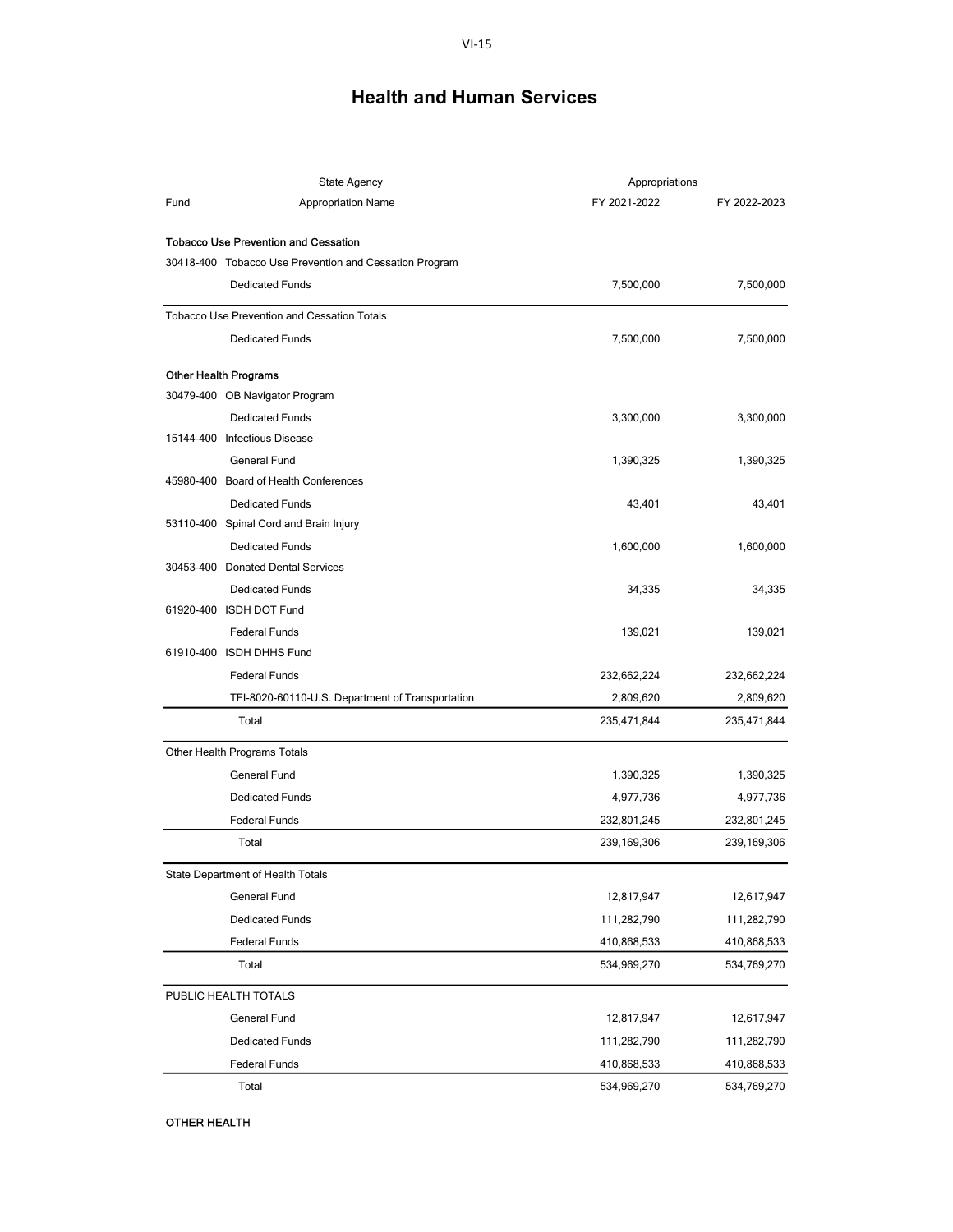|                     | State Agency                                                                                                       | Appropriations |              |
|---------------------|--------------------------------------------------------------------------------------------------------------------|----------------|--------------|
| Fund                | <b>Appropriation Name</b>                                                                                          | FY 2021-2022   | FY 2022-2023 |
|                     |                                                                                                                    |                |              |
|                     | Indiana School for the Blind and Visually Impaired<br>13280-550 Indiana School for the Blind and Visually Impaired |                |              |
|                     |                                                                                                                    |                |              |
|                     | General Fund                                                                                                       | 11,397,326     | 11,397,326   |
|                     | TFI-8084-63350-Department of Education                                                                             | 123,000        | 123,000      |
| 46880-550 Donations | Total                                                                                                              | 11,520,326     | 11,520,326   |
|                     |                                                                                                                    |                |              |
|                     | <b>Dedicated Funds</b>                                                                                             | 26,543         | 26,543       |
|                     | 62451-550 ISB DOAg Fund                                                                                            |                |              |
|                     | <b>Federal Funds</b>                                                                                               | 54,457         | 54,457       |
|                     | 63350-550 Elementary and Secondary Education Act Chapter I Grant                                                   |                |              |
|                     | <b>Federal Funds</b>                                                                                               | 123,000        | 123,000      |
|                     | Indiana School for the Blind and Visually Impaired Totals                                                          |                |              |
|                     | General Fund                                                                                                       | 11,397,326     | 11,397,326   |
|                     | <b>Dedicated Funds</b>                                                                                             | 26,543         | 26,543       |
|                     | <b>Federal Funds</b>                                                                                               | 177,457        | 177,457      |
|                     | Total                                                                                                              | 11,601,326     | 11,601,326   |
|                     | Indiana School for the Deaf                                                                                        |                |              |
|                     | 13300-560 Indiana School for the Deaf                                                                              |                |              |
|                     | General Fund                                                                                                       | 16,633,708     | 16,633,708   |
|                     | 62460-560 Individuals with Disabilities Education Act (IDEA) Part B & IDEA Early Childhood                         |                |              |
|                     | <b>Federal Funds</b>                                                                                               | 221,883        | 221,883      |
|                     | 62461-560 ISD DOAg Fund                                                                                            |                |              |
|                     | <b>Federal Funds</b>                                                                                               | 127,000        | 127,000      |
|                     | Indiana School for the Deaf Totals                                                                                 |                |              |
|                     | General Fund                                                                                                       | 16,633,708     | 16,633,708   |
|                     | <b>Federal Funds</b>                                                                                               | 348,883        | 348,883      |
|                     | Total                                                                                                              | 16,982,591     | 16,982,591   |
|                     | OTHER HEALTH TOTALS                                                                                                |                |              |
|                     | General Fund                                                                                                       | 28,031,034     | 28,031,034   |
|                     | <b>Dedicated Funds</b>                                                                                             | 26,543         | 26,543       |
|                     | <b>Federal Funds</b>                                                                                               | 526,340        | 526,340      |
|                     | Total                                                                                                              | 28,583,917     | 28,583,917   |
|                     | <b>VETERANS' AFFAIRS</b>                                                                                           |                |              |
|                     | <b>Department of Veterans' Affairs</b>                                                                             |                |              |
|                     | 11460-160 Department of Veterans' Affairs                                                                          |                |              |
|                     | General Fund                                                                                                       | 2,606,473      | 2,606,473    |
|                     | 17007-160 Veteran Service Organizations                                                                            |                |              |

General Fund 910,000 910,000 910,000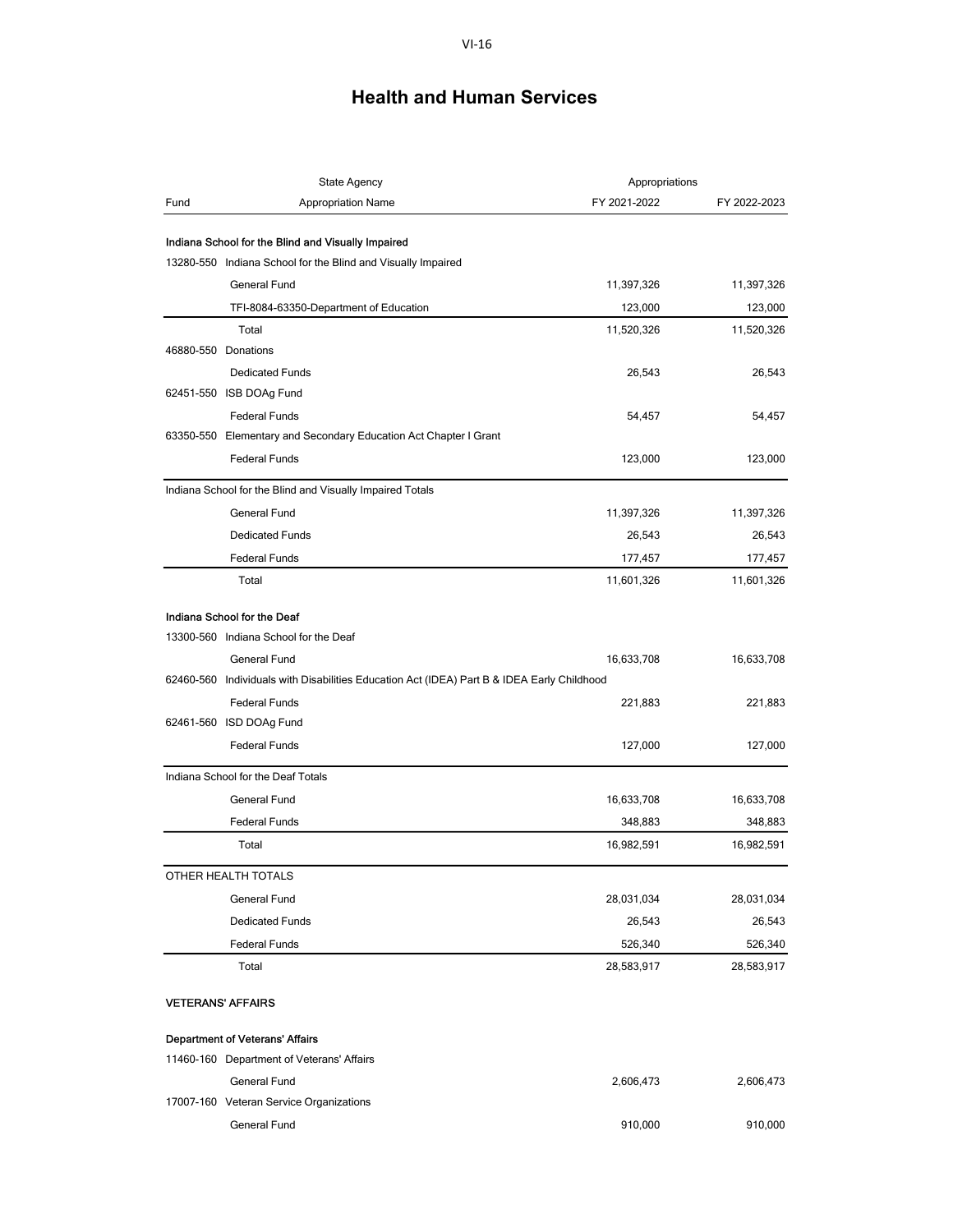|      | <b>State Agency</b>                                                         | Appropriations |              |
|------|-----------------------------------------------------------------------------|----------------|--------------|
| Fund | <b>Appropriation Name</b>                                                   | FY 2021-2022   | FY 2022-2023 |
|      | 18200-160 Operation of Veterans' Cemetery                                   |                |              |
|      | Gen-1000-17011-Op of Vets Cem Approp                                        | 350,000        | 350,000      |
|      | 44085-160 Military Family Relief Fund                                       |                |              |
|      | <b>Dedicated Funds</b>                                                      | 1,512,029      | 1,512,029    |
|      | 61000-160 Veterans Affairs Grants                                           |                |              |
|      | <b>Federal Funds</b>                                                        | 681,021        | 681,021      |
|      | Department of Veterans' Affairs Totals                                      |                |              |
|      | <b>General Fund</b>                                                         | 3,866,473      | 3,866,473    |
|      | <b>Dedicated Funds</b>                                                      | 1,512,029      | 1,512,029    |
|      | <b>Federal Funds</b>                                                        | 681,021        | 681,021      |
|      | Total                                                                       | 6,059,523      | 6,059,523    |
|      | Indiana Veterans' Home                                                      |                |              |
|      | 71910-570 Indiana Veterans' Home Operating Fund                             |                |              |
|      | Ded-6000-45105-IVH Medicaid Reimbursement                                   | 14,500,000     | 14,500,000   |
|      | Ded-6000-46980-Comfort - Welfare Fund                                       | 10,000,000     | 10,000,000   |
|      | <b>VETERANS' AFFAIRS TOTALS</b>                                             |                |              |
|      | General Fund                                                                | 3,866,473      | 3,866,473    |
|      | <b>Dedicated Funds</b>                                                      | 26,012,029     | 26,012,029   |
|      | <b>Federal Funds</b>                                                        | 681,021        | 681,021      |
|      | Total                                                                       | 30,559,523     | 30,559,523   |
|      | SOCIAL SERVICES ADVOCACY                                                    |                |              |
|      | <b>Protection and Advocacy</b>                                              |                |              |
|      | 60400-044 Protection and Advocacy Services - Social Security Administration |                |              |
|      | <b>Federal Funds</b>                                                        | 619,974        | 619,974      |
|      | 60410-044 Protection and Advocacy Services - Dept. of Education Fund        |                |              |
|      | <b>Federal Funds</b>                                                        | 367,602        | 367,602      |
|      | 60420-044 Protection and Advocacy Services - DHHS Fund                      |                |              |
|      | <b>Federal Funds</b>                                                        | 2,067,614      | 2,067,614    |
|      | Protection and Advocacy Totals                                              |                |              |
|      | <b>Federal Funds</b>                                                        | 3,055,190      | 3,055,190    |
|      | <b>Council for Disabilities</b>                                             |                |              |
|      | 60140-035 Governor's Council for Developmental Disabilities                 |                |              |
|      | <b>Federal Funds</b>                                                        | 1,480,000      | 1,480,000    |
|      | SOCIAL SERVICES ADVOCACY TOTALS                                             |                |              |
|      | <b>Federal Funds</b>                                                        | 4,535,190      | 4,535,190    |
|      |                                                                             |                |              |

L